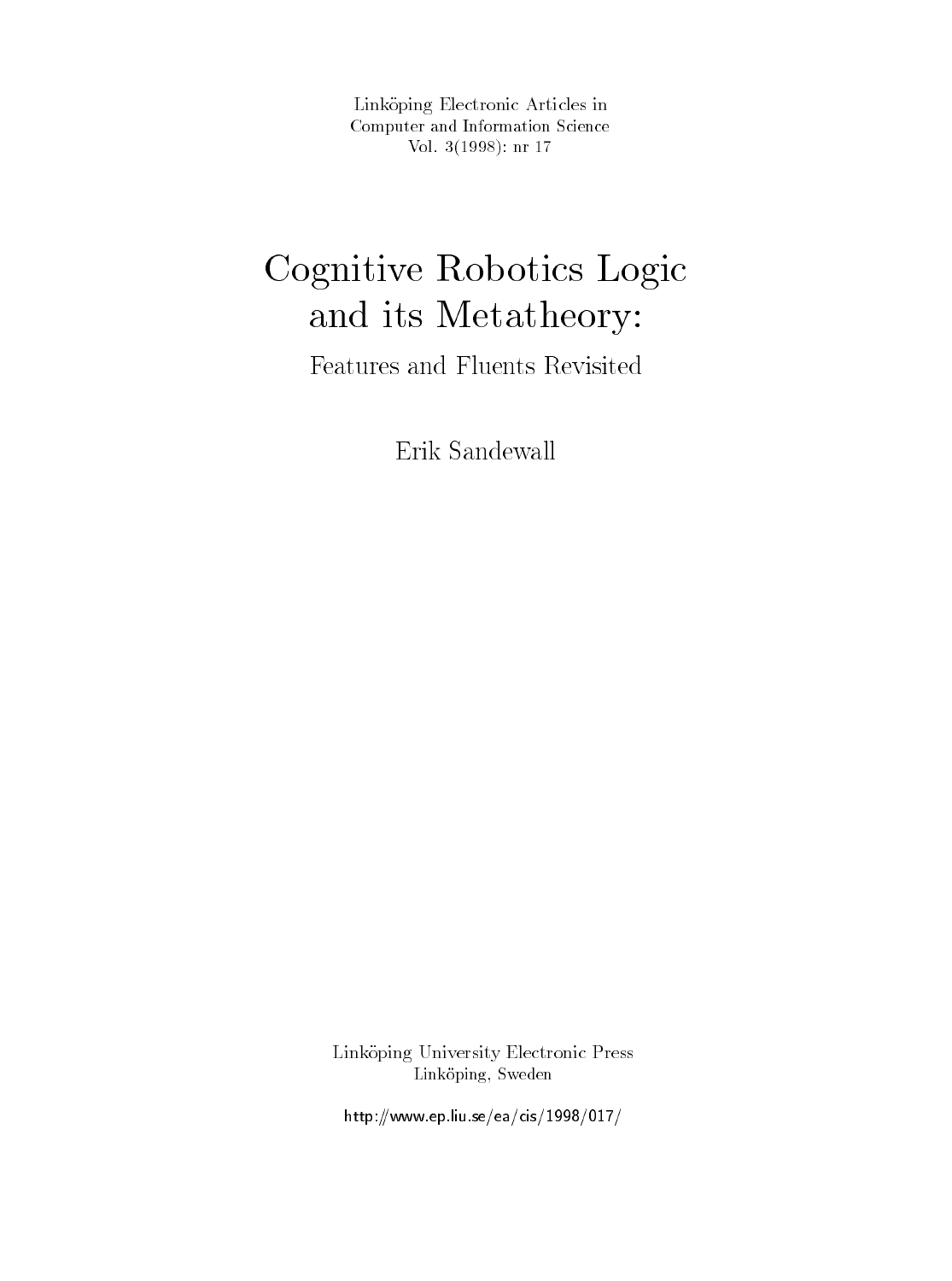Published on October - - by Linköping University Electronic Press Linkoping University Electronic Press 581 83 Linköping, Sweden Linkoping Sweden

# Link-oping Electronic Articles in Computer and Information Science

<u>issue</u> is a contract of the contract of the contract of the contract of the contract of the contract of the contract of the contract of the contract of the contract of the contract of the contract of the contract of the c

 $\odot$ 1998 Erik Sandewall Typeset by the author using  $\text{IATEX}$ Formatted using étendu style

 Linkoping Electronic Articles in Computer and Information Science Vol
 - nr http://www.archive.com/www.archive.com/www.archive.com/www.archive.com/www.archive.com/www.archive.com/www.archive.com/www.archive.com/www.archive.com/www.archive.com/www.archive.com/www.archive.com/www.archive.com/www.arc

This URL will also contain a link to the author's home page.

The publishers will keep this article on-line on the Internet  $($ or its possible replacement network in the future $)$ for a period of  $25$  years from the date of publication, barring exceptional circumstances as described separately

The on-line availability of the article implies a permanent permission for anyone to read the article on-line, to print out single copies of it, and to use it unchanged for any non-commercial research and educational purpose, including making copies for classroom use This permission can not be revoked by subsequent transfers of copyright. All other uses of the article are conditional on the consent of the copyright owner

The publication of the article on the date stated above included also the production of a limited number of copies on paper, which were archived in Swedish university libraries like all other written works published in Sweden. The publisher has taken technical and administrative measures to assure that the on-line version of the article will be permanently accessible using the URL stated above unchanged, and permanently equal to the archived printed copies at least until the expiration of the publication period

For additional information about the Linkoping University Electronic Press and its procedures for publication and for assurance of document integrity, please refer to its WWW home page http-wwwepliuse or by conventional mail to the address stated above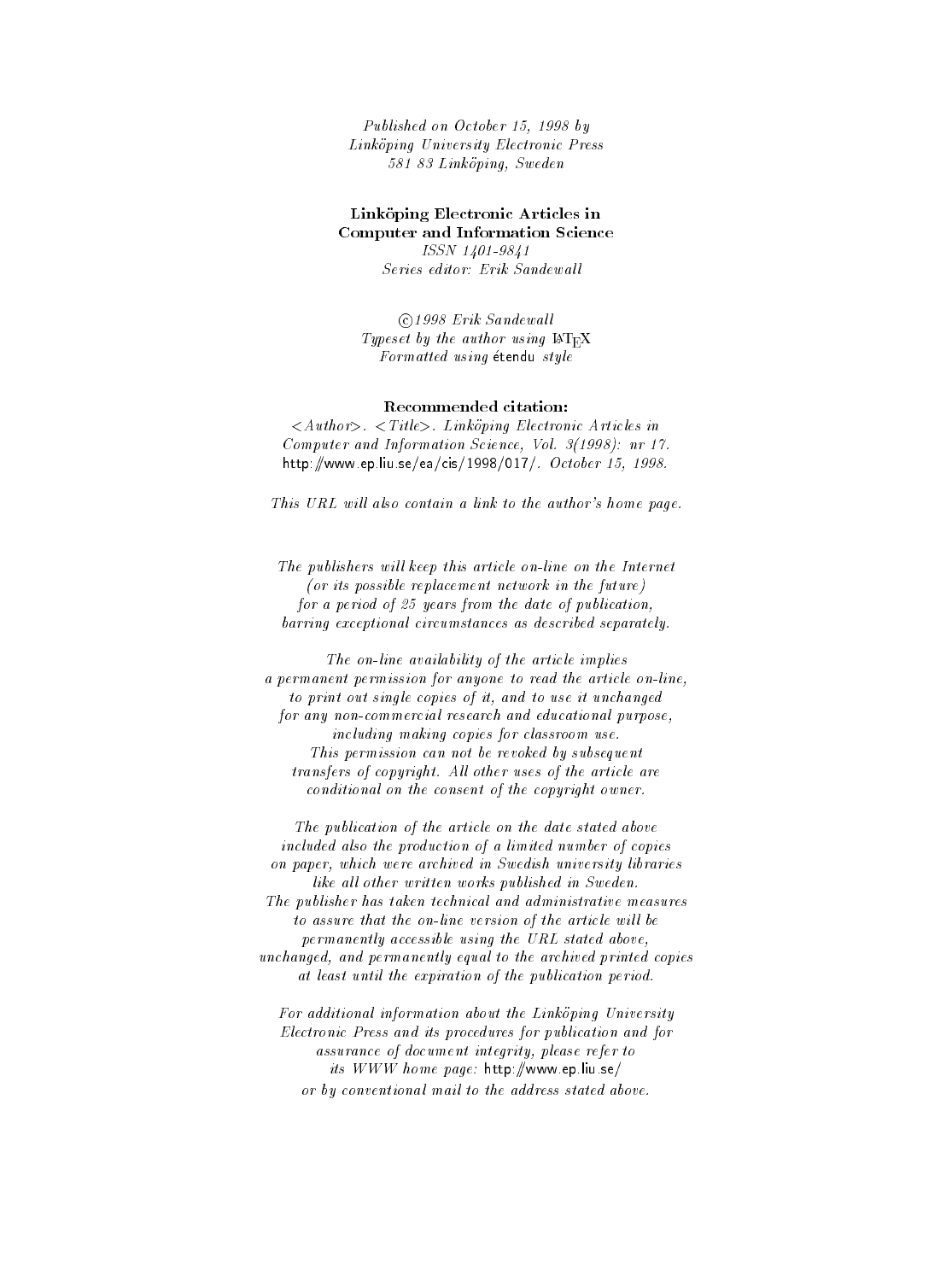## Abstract

 $\blacksquare$  Contains  $\blacksquare$ CRL is an extensible logic language for char acterizing actions and change, in particular for use in cognitive robotics. Its development emphasizes the issues of syntax, expressivity, underlying semantics and entailment methods -dened in terms of the semantics De velopment of proof methods is de-emphasized. The salient results from this approach refer to the range of applicability and other related properties of the entailment methods. These results constitute a metatheory of actions and change

 $CRL$  is syntactically defined as a base language and a surface language. The base language is characterized by the following aspects

- its three major predicates Holds Occurs and Occurs and Occurs and Occurs and Occurs and Occurs and Occurs an coherence when the language is extended
- its reportoire of categorial functions which is augmented when addi tional expressiveness is required in the language

The surface language provides additional notational convenience, and is defined by translation to the base language.

The range of expressivity includes actions with duration, nondeterministic actions actions in hybrid worlds with piecewise continuous uents some forms of ramication and causation imprecise sensors and actuators action failure, and some aspects of goal-directed agent behavior.

Entailment methods are functions that map scenario descriptions to sets of *intended models*. They are defined using a reportoire of set-theoretic operations on sets of formulas and sets of models including but not restricted to minimizing a set of models with respect to a preference relation

A progression of underlying semantics is defined, beginning with the partial state-transition semantics and its immediate generalization, the trajectory semantics These underlying semantics are used for the formal anal ysis of the range of applicability of various entailment methods, including both those proposed by the others in this research and those that developed in the course of the present work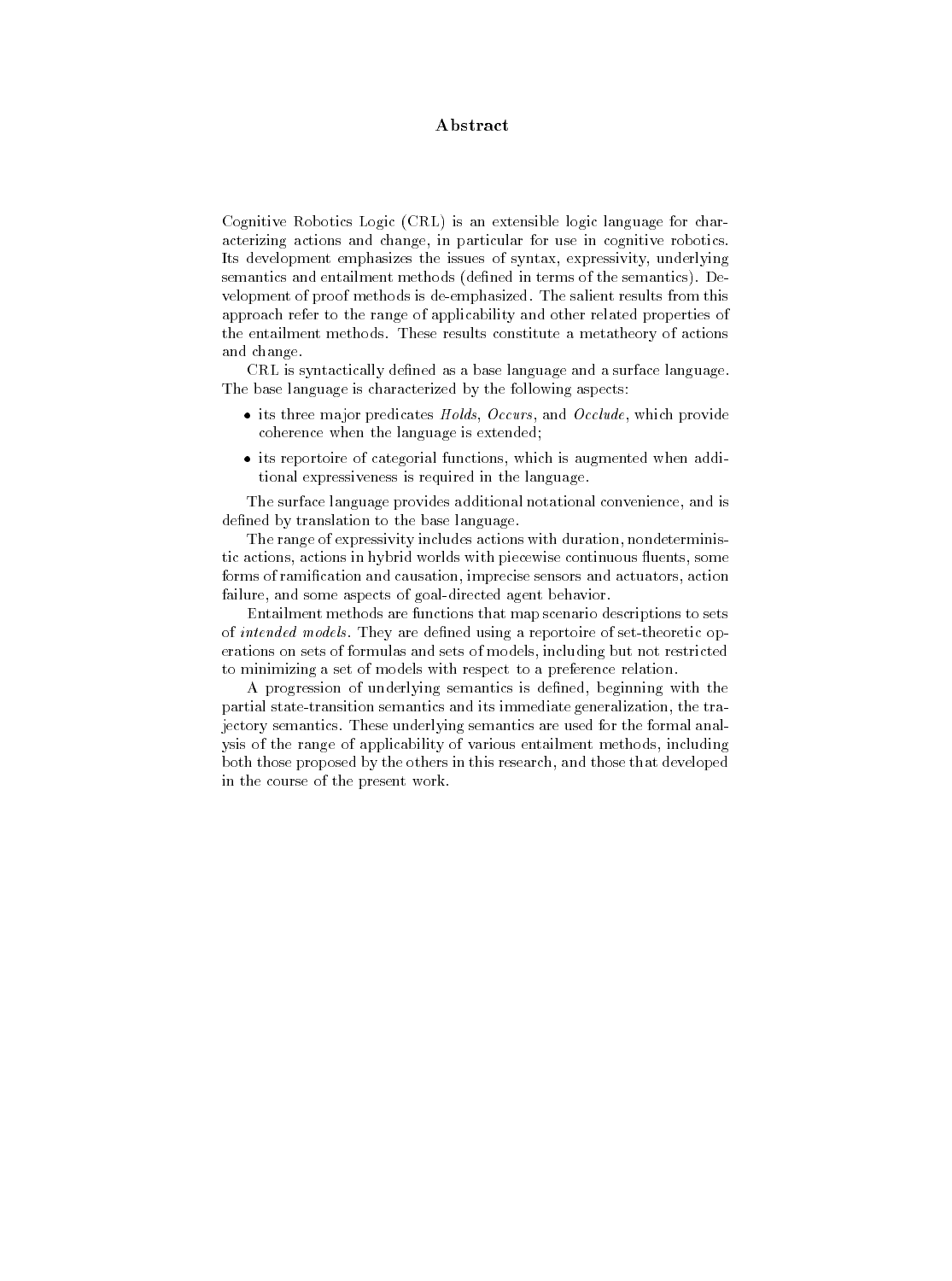# 1 Scope

Contemporary logics of actions and change provide answers to questions of *expressivity* and *implementation*. Logics are required to express simple scenarios correctly. They are also expected to have a proof theory, for example using a reduction to classical -monotonic rstorder logic or by relying on logic programming Examples of such logics of actions and change include several variants of the Situation Calculus Calculus Calculus Calculus Calculus Calculus Calculus Calcu description languages jjlp the Event Calculus jaij 
 and Time and Action Logic flinep

The approach and results presented here complement those efforts by providing a *metatheory* of actions and change whose first purpose is to relate logics of actions and change, such as those mentioned above, to their intended meaning. For example, the metatheory provides answers for questions of the form "under which conditions is a specific logic  $L$  guaranteed to give the intended results for given queries?". The "intended results" are then defined in terms of an *underlying semantics*; the definition and the use of such an underlying semantics is a characteristic feature of the metatheory

Logics of actions and change have two major application areas: for commonsense reasoning, and for cognitive robotics. We emphasize the latter aspect, which has led us to address the modelling of continuous processes, the actual properties of sensors and actuators, and the modelling of the autonomous agent itself. We therefore use the term Agent Systems Metatheory and the acronym ASM for characterizing the whole approach.

#### $1.1$ Cognitive Robotics Logic

Concrete results on the metatheory level are often best formulated in terms of a particular logic syntax. However the results are not tied to that choice of syntax since results formulated for one logic can often be mapped to corresponding results for another logic of actions and change In the ASM research we have used roughly the same logic syntax over a period of almost ten years but without emphasizing any particular name for it We have also chosen to allow minor variations in the logic between different articles. It turns out, however, that for the purpose of reference it is useful to have a stable definition and a specific name. The present article provides an encompassing definition of the logic and introduces the name Cognitive Robotics Logic for it, with the acronym CRL.

This Cognitive Robotics Logic provides a representational framework within which various subsets can be identified for different purposes. Sometimes a sublanguage is *selected* in order to correspond to a particular need. At other times, a sublanguage is *identified* as a language domain within which a particular property can be proven to hold. In both cases, it is useful to have a broad and coherent representational system to draw from although there has not yet been any occasion where the whole language was used at once. In this respect the language used by a metatheory, such as the CRL, differs from the syntax used in a particular object-level investigation.

For simplicity and uniformity, CRL is formulated as a first-order logic. It inherits the conventional Tarskian semantics, which is complemented by the underlying semantics in ways that will be further described below

To summarize the Agent Systems Metatheory -ASM is able to make statements about range of applicability and related properties in various logics of actions and change. We define a logic in the restricted sense of a rstorder syntax for logic formulae called Cognitive Robotics Logic -CRL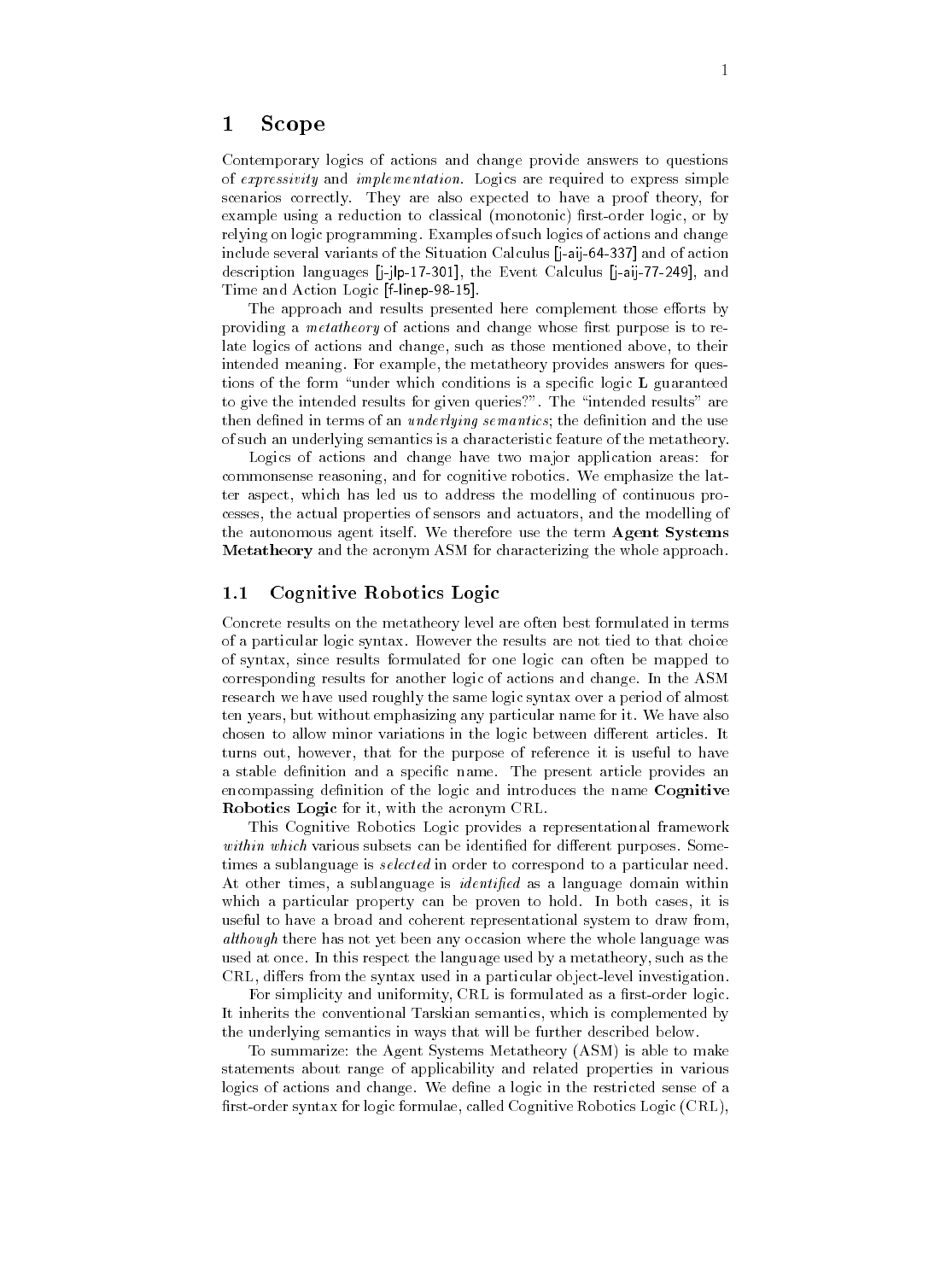and use it for the primary formulation of ASM results. From there, the results can be translated to apply to other logics for actions and change. results can be translated to apply to other logics for actions and change

The use of CRL in ASM is strongly semantically oriented: it provides notation semantics, and semantics-based properties, but says nothing about notation semantics and semanticsbased properties but says nothing about proofs. Besides for assessment results, this line of research has made several proofs Besides for assessment results this line of research has made several contributions with respect to expressivity, such as the use of occlusion and of filtering. These developments have later been adopted by several of the specific logics of actions and change.

Although CRL itself says nothing about proofs, some of the related research does CRL was used -before its present name was assigned to it by Patrick Doherty and his students as the basis for Time and Action  $\blacksquare$ well founded answers to issue of expressivity - in particular for ramication - in particular for ramication concurrency, and delayed effects) and of proof methods using reductions to first-order logic. The relationship between TAL and CRL are further described below and in Doherty's concurrent article about TAL.

CRL provides expressivity for the following three broad areas:

- 1. Classical issues in reasoning about actions and change: ramification, qualification, and concurrency. These parts have largely been developed in the framework of TAL
- 2. Hybrid systems: mixed continuous and discrete change; description of actions on multiple levels of details; characterization of sensors and actuators
- Modelling of the behavior of the cognitive robot or agent itself

The present article is intended as a reference article, meaning that it summarizes the common core of previously published work, and at the same time it adopts a cleaner and more uniform notation The notation has been chosen so as to conform to TAL in the relevant parts. Forthcoming articles will be able to refer to the present one for background and basic definitions, instead of repeating them each time. Because this is the goal, the article intentionally only describes previously published approaches and results It differs from a tutorial in that it assumes a general familiarity with the topic of research "reasoning about actions and change". Please refer to our article in the Handbook of Logic introduction  $f$  is a general introduction  $f$ to this topic

# 1.2 Meta-level elaboration tolerance

MacCarthy has introduced the concept of elaboration to the concept of elaboration to  $\mathcal{C}$ On the object level a logic is elaboration tolerant to the extent that it allows scenario descriptions to be modied and extended with additional information of new kinds. We propose that elaboration tolerance is also an important property on the meta level: a theory of actions and change is meta level elaboration tolerant to the extent that it can readily be extended with constructs for additional types of phenomena

Meta-level elaboration tolerance is always a useful property, but it is absolutely essential when choosing a logic framework for the Agent Systems Metatheory CRL has therefore been designed as an extensible language in the sense that there are well defined ways for extending its expressiveness with respect to both the syntax and the semantics, and in such a way that proven results from earlier language generations can be inherited in controlled ways by later generations. The present article describes those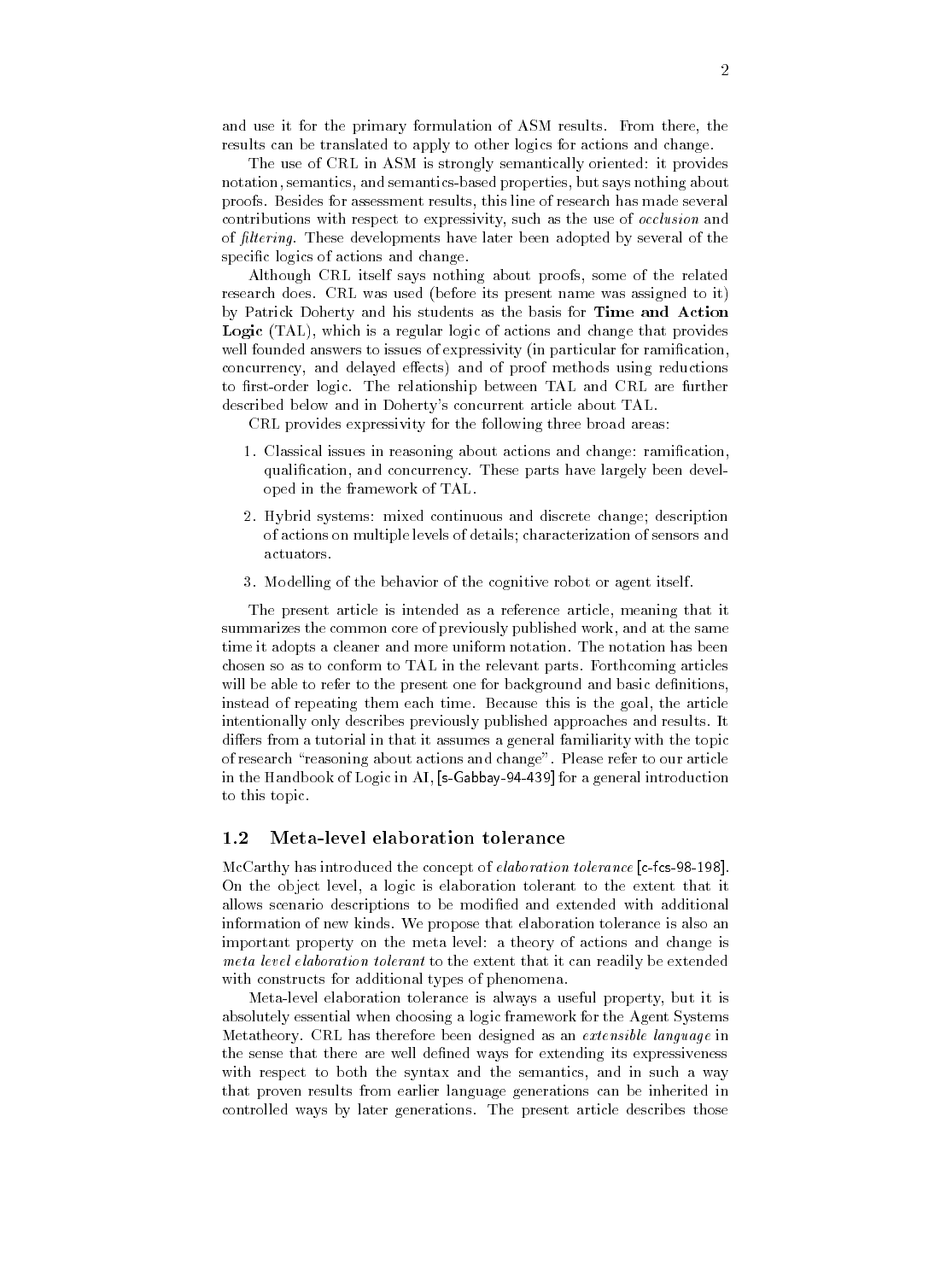extension mechanisms Several of the fundamental features of CRL have remained unchanged for a period of ten years, while the expressiveness has remained unchanged for a period of ten years while the expressiveness has been extended considerably. between extended considerably considerably considerably considerably considerably considerably considerably considerably considerably considerably considerably considerably considerably considerably considerably considerab

#### $\overline{2}$ Syntax of simple CRL

Full CRL allows expressions for uents actions and uent values to be formed using functions with objects as arguments for example the uent colorum colorum colorum colorum colorum colorum colorum colorum colorum colorum colorum colorum colorum colorum colorum colorum colorum colorum colorum colorum colorum colorum colorum colorum colorum colorum colorum coloru car and the action paintcar red The use of such functions is a control of such functions in the use of such functions is a control of such functions in the use of such functions in the use of such functions in the use of such functions in the use very important in most applications, but when it comes to defining the syntax and the properties of the language it is mostly a distraction: it increases the complexity of the definitions, but without introducing any significant new issues. Therefore, we shall first introduce the subset  $simple$  $CRL$  where this possibility is excluded. The extension to  $CRL$  with domain  $objects$  will be discussed in section 6.

#### 2.1 Surface language and base language

One of CRL's extension mechanisms is to use two levels of language: a  $sur$ face language and a base language. The base language is a quite conventional first-order logic with a minimal number of constructs, which is convenient for the analysis of formal properties of the language and, in particular, the reasoning methods using the language The surface language has a larger set of constructs, but all of them are defined in terms of translations to the base language. The surface language is designed in order to provide the best possible expressiveness for actual scenario descriptions in concrete applications

Additional expressivity has often been obtained by adding constructs to the surface language, but it has been possible to define them in terms of the same base language as before This has assured the survival and continued applicability of theoretical results inasmuch as they are formulated in terms of the base language

The constructs in the surface language are of three kinds

- Core constructs that is constructs that have immediate counterparts in the base language
- $A\subset\mathbb{R}$  that is constructed to the base translated to the base translated to the base translated to the base language without recourse to any information outside the abbrevia tion construct itself
- Context dependent constructs which can only be translated using other formulas in the same scenario description  $\mathbf{I}$

Several of our articles have treated the base language and the core con structs of the surface language as identical TAL introduced the use of separate syntax for those two, and we follow that practice in CRL. We now proceed to the definition of CRL syntax.

#### Types and predicates  $2.2$

Simple CRL uses the following four types

- timepoints usually chosen as the integers or as the real numbers The word time is used as synonym of timepoint.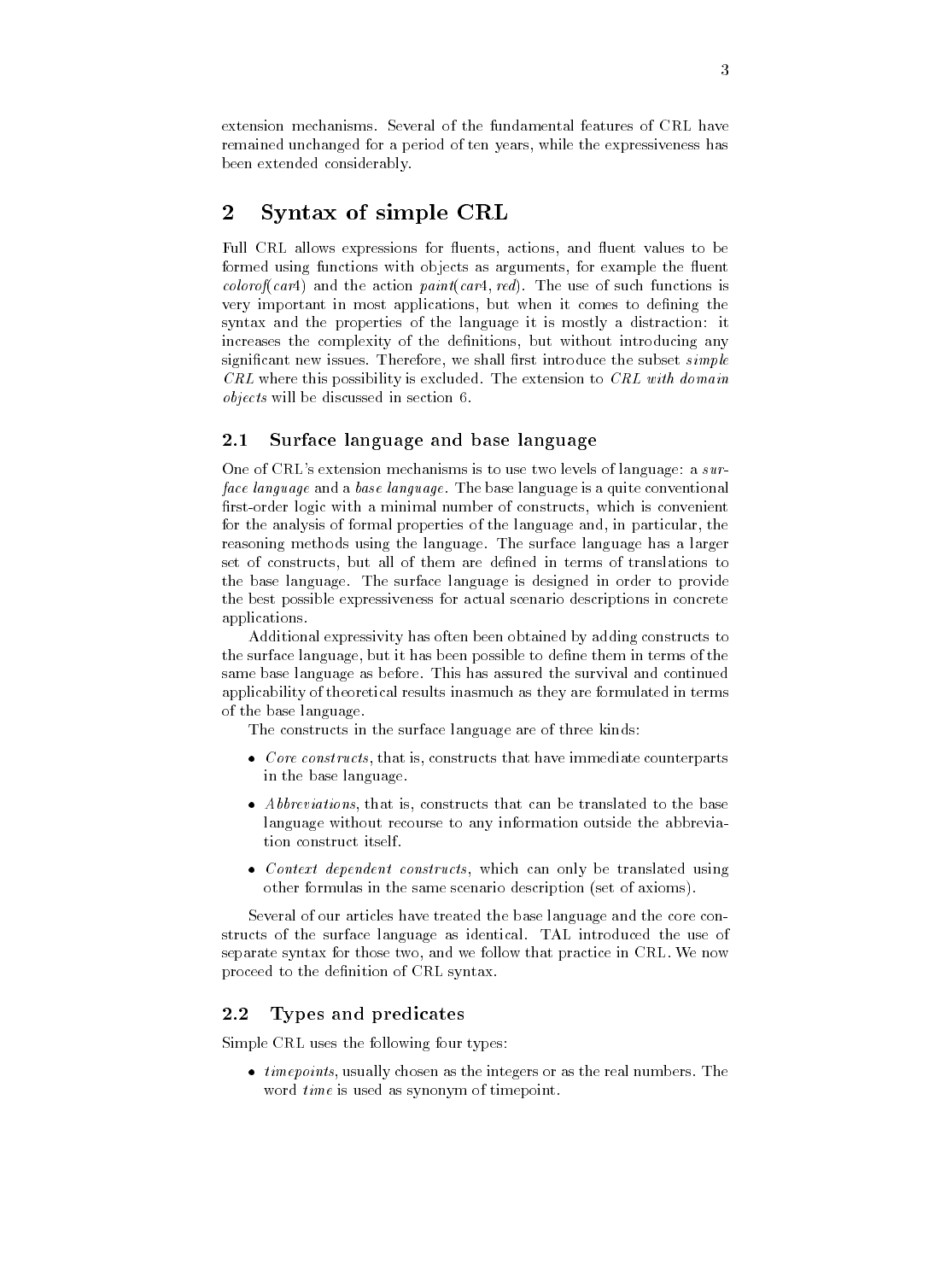- uent names or features formed constructively by starting with a finite number of individuallly named objects, and extending the donite number of individuallly named objects and extending the do main using categorial functions -see below
- uent values which for the purpose of simple CRL are chosen as the integers or the reals. The reals are used when continuous valued the integers or the reals The reals are used when continuous valued  $\Omega$ uentvalue domain avoiding the need to have dierent value domains
- actions which like  $\mathbb{I}$ vidually named objects, extended using categorial functions.

tinction between function and function symbol. Technically speaking, a function is a set of argument-value pairs, but we often say 'function' when we mean function symbol  $\mathcal{U}$  function from function from function from function from function from function from function function function function function function function function function function function funct tures to uent values and a feature is the same as a uent name However in common parlance the word uent is often used to mean uent name and we will sometimes adopt that -malpractice in the present text

Variables for these types are written as single letters, whereas constants are written as words of more than one letter. Usually, variables for timepoints are written using the letters s and the letters s and the letters s and the letters s and the letters s and the letters s and the letters s and the letters s and the letters s and the letters s and the letters s an f and occasionally d or b uent values using v or adjacent letters in the alphabet and actions using a and sometimes e and g - for event g for event g for event g for event g for event goal

There are three predicates, which are written as follows in the CRL base language

- Holds-t f v expressing that the uent name f has the value v at the time  $t$ .
- $\blacksquare$  or the action and the action and the action and starting the starting  $\blacksquare$ time  $s$  and the termination time  $t$ .
- Occlude-t f expressing that the uent name f is occluded at the time  $t$ , which means that at that time it is exempt from the usual "frame" assumptions of persistence or inertia.

The Holds predicate is of course a standard used in most approaches in this field, and the Occurs predicate is also quite obvious. The  $Occlude$ predicate was introduced by us in cijcai with the name X to be used together with  $Holds$  and  $Occurs$ . The notation has been stable since then with only minor variations Successive extensions to the surface language have often been accomodated by defining their translations to this fixed set of predicates in the base language. We therefore consider them to play a fundamental role in CRL

The corresponding constructs in the core of the surface language are as follows. Different authors and different articles have used slightly different notations, so we offer several alternatives here:

- t f f v or the surface that the surface the surface of the surface of the surface of the surface of the surface of the surface of the surface of the surface of the surface of the surface of the surface of the surface of th language
- Occurs-left that we have been seen to be a surface of the surface of the surface of the surface of the surface of the surface of the surface of the surface of the surface of the surface of the surface of the surface of t language -Here D stands for do
- occan the final matrix of the surface language language language language language language language language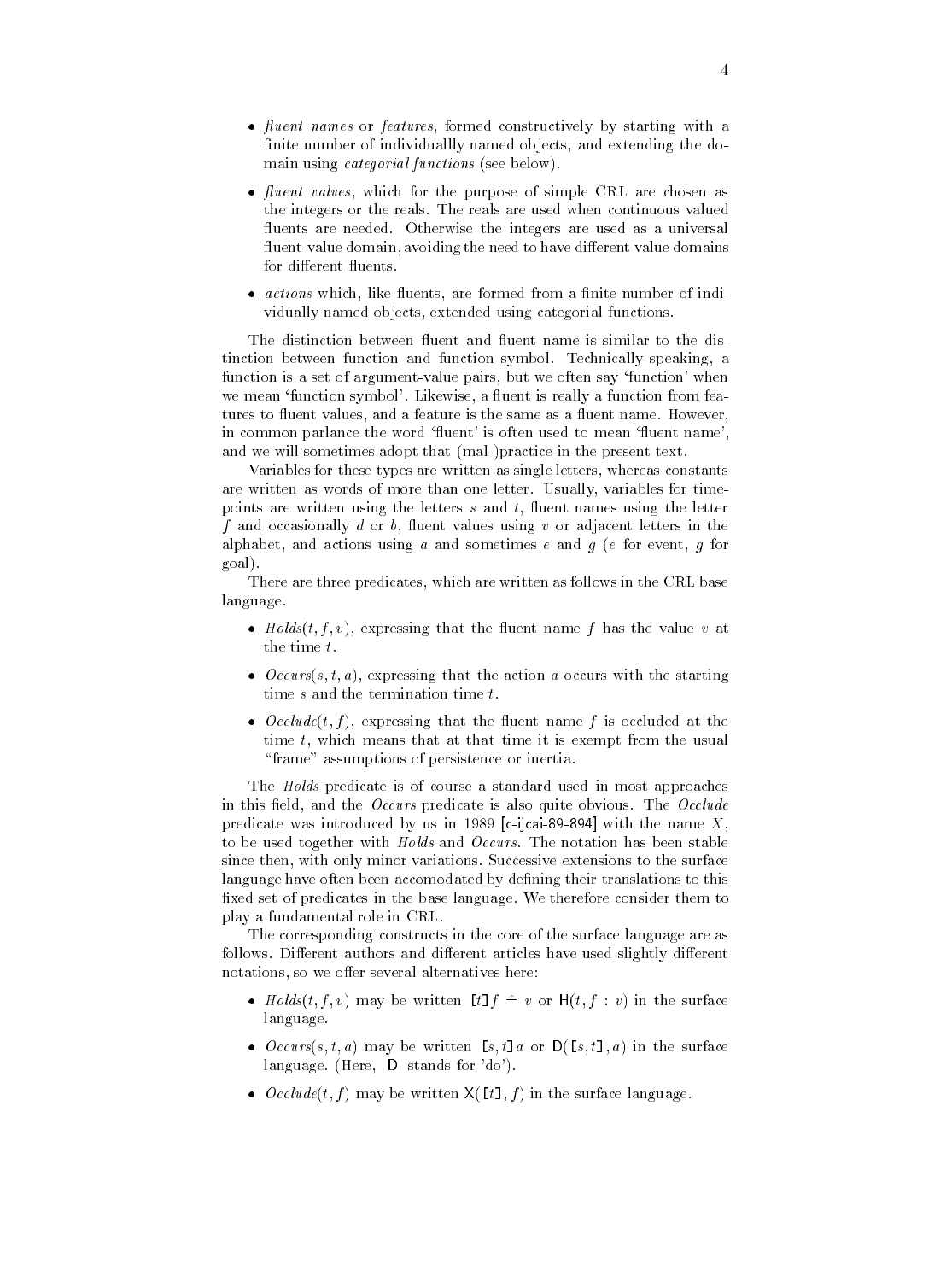For the purposes of some works it has not been necessary to include  $\mathcal{O}c\text{c}u\text{r}s$  in the base language, and the corresponding surface-language expres-Occurs in the base language and the corresponding surfacelanguage expres sion  $[s, t]$ a has been considered as a context dependent construct, transa has been considered as a construction of the construction  $\mathbb{R}^n$ lated in each case to an expression formed using  $Holds$  and  $Occlude$ . lated in each case to an expression formed using Holds and Occlude

#### Categorial functions 2.3

The types of uents and actions are categorial in the sense that they rep resent the categories in which the world is modelled in this logic By a categorial function we mean a function that maps uents andor actions to new  $\mathbf{u}$ fluent names, i.e. features as remarked above, or similarly for  $action$  names.

While the three predicates  $Holds$ , Occurs, and Occlude are being kept fixed, it is often possible to add more expressivity by introducing additional categorial functions. (This is one of CRL's extension strategies). The folcategorial functions  $\mathcal{N}$ This is one of  $\mathbb{R}^n$  . This is one of  $\mathbb{R}^n$  the following the following the following the following the following the following the following the following the following the following the following the following lowing are the categorial functions that have been introduced and used so far. Notice, however, that not all the articles use all of them: usually only some of the categorial functions are considered at a time

#### 2.3.1 Categorial functions for use with continuous time

In ckr we introduced the idea of embedding dierential calculus in logic for the purpose of characterizing hybrid systems, that is, systems exhibiting realvalued and piecewise continuous uents over continuous time This required the following operators

- If f is a continuous valued uent then f is a uent whose value at time t is the derivative of the value of  $f$  at time  $t$  provided that  $f$  has a derivative there
- If f is any uent then f is the left limit value of f and f is similarly the right limit value of  $f$  in case those are well defined.

In those cases where the derivative, left limit value, or right limit value are not denote the interesting density  $\mathbf{r}$  and  $\mathbf{r}$ to assign a specific value to  $\partial f$ ,  $\lambda f$ , and  $\rho f$ , respectively. This requires additional axioms in each case

It follows that if f is continuous at time t then f,  $\lambda f$ , and of have the same values there. On the other hand, suppose for example that  $f$  represents the horizontal velocity of a ball that bounces without loss of energy against a vertical obstacle at time  $t$ . The resulting constraint is expressed as follows:

Holds-t f v Holds-t f v v v

### Composition of actions

Composite actions are written using the following operators, which were introduced and used for assessments in the assessment of assessments in the assessment of a chapter of a chapter of a

- for sequential composition of actions of actions of actions of actions of actions of actions of actions of a
- -then if the then if the new state  $\mathbf{f}$  then if the conditional composition is the conditional composition in the condition of the condition is the condition of the condition of the condition of the condition of the co
- do the state for repetition of the form of the state of the state of the state of the state of the state of

For some purposes it is possible to view these operators as abbreviations so that they only exist in the surface language

If p is a propositional uent then test-p is an action that is always applicable, executes instantly, does not change the state of the world, and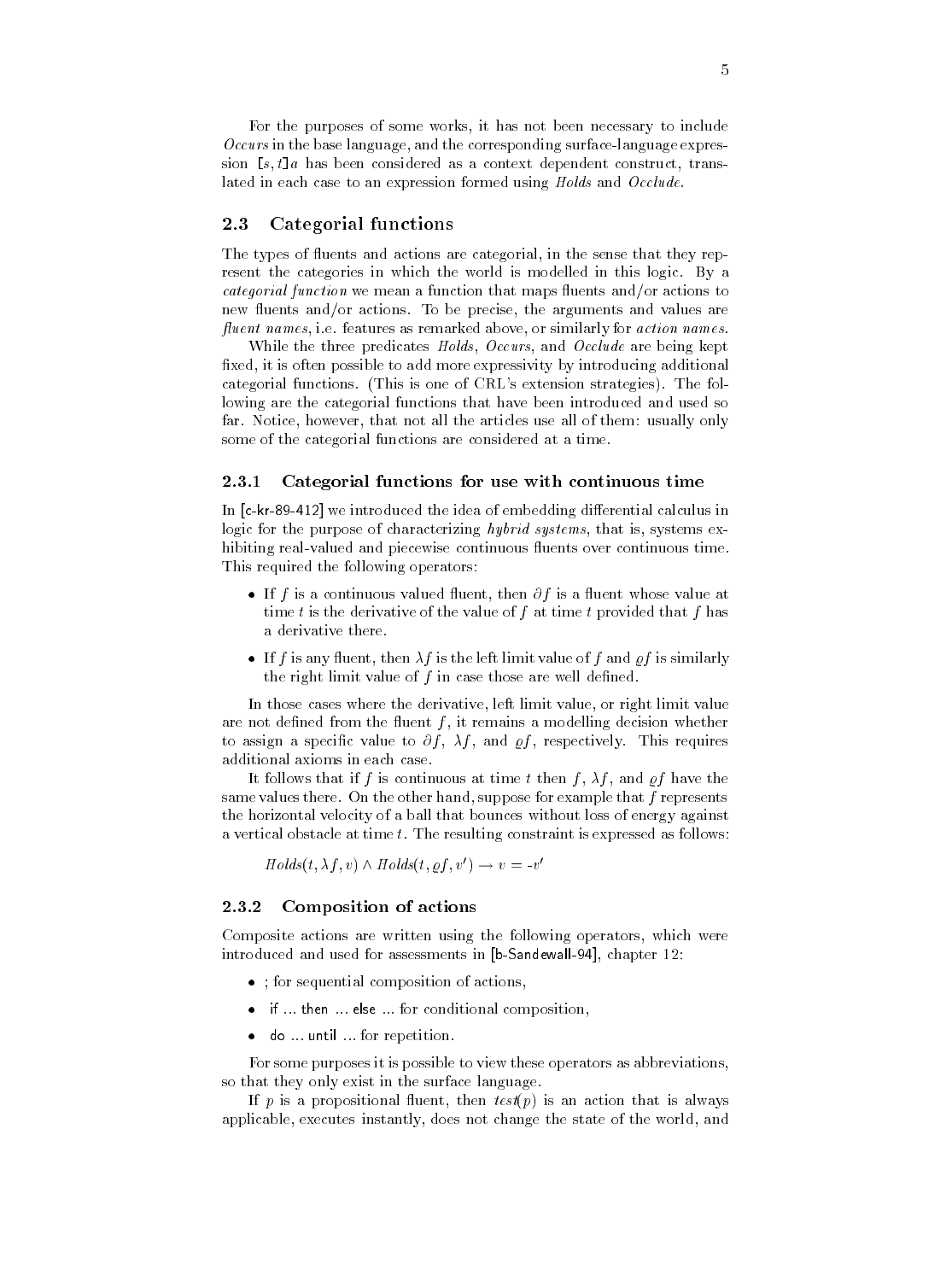succeeds at time  $t$  iff  $p$  is true at that time. Such actions are used as elements in composite actions. in composite activities of the composite activities and composite activities activities activities activities o

#### 2.3.3 Categorial functions for sensors and actuators

If f is a uent representing the true value of a quantity in the environment we let obs-f represent the observed value of f according to the available information source-definition source-definition source-definition  $\mathbf{A}$ using the robots actuators we let set-f represent the value that the actu ators are requested to set

For example, knowledge about the accuracy of the sensor or information source for  $f$  may be stated by an axiom such as

t f and the state of the first term of the first term of the state of the first term of the first term of the

A control rule saying that if the distance to the car in front of 'me' is less than  $\mathbf{m}$  is the velocity velocity velocity velocity velocity velocity velocity velocity velocity velocity velocity velocity velocity velocity velocity velocity velocity velocity velocity velocity velocity velocity ve the velocity of the car in front might be stated as

t distribution and the contract of the contract of the contract of the contract of the contract of the contract of the contract of the contract of the contract of the contract of the contract of the contract of the contrac t vel-construction and the velocity of the velocity of the velocity of the velocity of the velocity of the velocity of the velocity of the velocity of the velocity of the velocity of the velocity of the velocity of the vel

 $D$  and that referred to observation of Holds that referred to observation  $D$ ents obs-f The present notation is immediately intertranslatable with his proposal

#### Categorial functions for applicability, invocation, and 2.3.4 failure of actions

If a structure at a beth is true at a time that is true at a time that is true at a time true at a time true at a time true at a time true at a time true at a time true at a time true at a time true at a time true at a ti i a is applicable at that time Also inv-a is momentarily true at t i a is invoked then  $\mathcal{F}$  is momentarily true at the terminates with the terminates with  $\mathcal{F}$ failure at that point in time

The article is the latest source for axioms characterizing  $\Box$ the properties of these categorial functions

#### $2.3.5\,$ Formation of propositional fluents

Fluents intended to have a truthvalue are represented with the values 1 and  $\theta$  in the base language. In the surface language, these are written as true and false, respectively.

If f is a value that is a value that is a value that is the state in the state in the state is the state in the state in the state in the state in the state in the state in the state in the state in the state in the state has the value  $v$ . Thus

t f  $\mathbf{u}$  true  $\mathbf{v}$  true  $\mathbf{v}$  true  $\mathbf{v}$  true  $\mathbf{v}$ 

An expression f v is parsed as -f v

### Uses of these categorial functions

In jetai and ckr the categorial functions for applicability invocation, and failure were used for characterizing goal-directed behavior.

An earlier article jaicom chart used similar notations for relating highlevel and lowlevel descriptions of actions -The notation used in that article is now viewed as surface constructs that can be reduced to the categorial functions that have been introduced in this section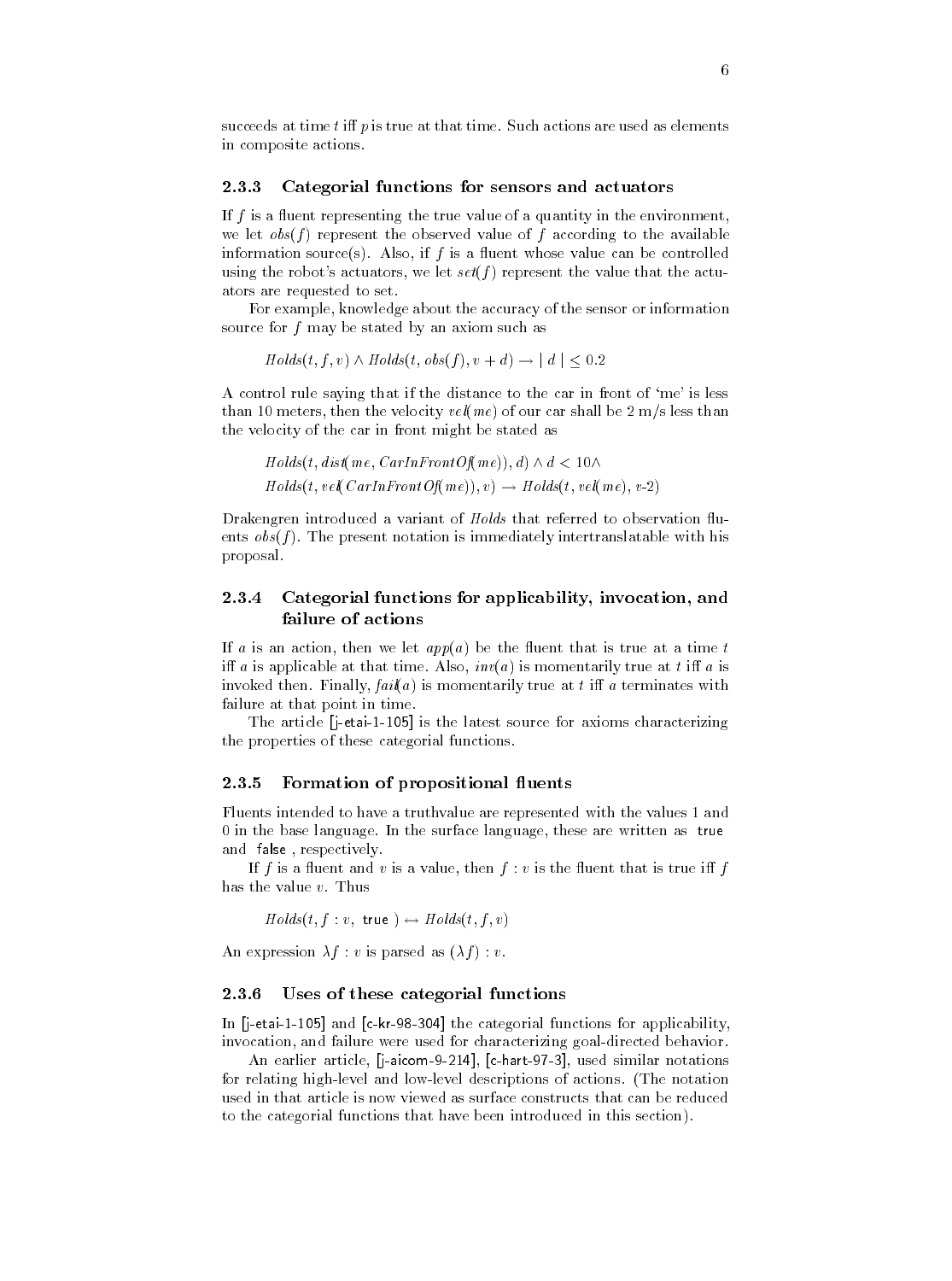#### Branching time 2.4

Although CRL is mostly used with linear time the denitions in bSandewall 94] use a general framework for the time domain that subsumes both linear time and branching time. The assessment proofs are formulated for linear time, but there is a concise description of how the definitions and proofs can be generalized to the case of branching time It seems clear that all the assessment results generalize without additional restrictions. The specifics are found in sections  $6.1.8, 6.6.3, 8.5, 9.5,$  and  $10.4$  of the book.

#### $2.5$ Abbreviations

The following abbreviations provide additional convenience in using the language

#### 2.5.1 Distributive abbreviations

The core constructs for Holds and Occlude are generalized as abbreviations so that they can be written for intervals instead of single timepoints

- s t-f v means that u-f v holds for every timepoint u in the closed interval  $[s, t]$ .
- X-s t- f similarly
- Open and semiopen intervals are allowed similar semiopen intervals are allowed similar similar similar similar similar similar similar similar similar similar similar similar similar similar similar similar similar simil

Also, the constructs based on the  $Holds$  predicate are generalized as follows with respect to the combination of the combination of the combination of the combination of the combination of the combination of the combination of the combination of the combination of the combination of the comb

- t-p abbreviates t-p true for propositional uents
- that passes that both process that both p and the value that the value that the value the value to p and q are propositional uents Similarly for the other propositional connectives, such as  $\vee$  and  $\neg$ .
- $\bullet$  expressions such as  $\iota \iota_J : v \wedge f : v$  are then also well defined.
- t-f d means that the values of the uents f and d at time t are equal and similarly for other relations besides equality - etc
- Expressions formed using arithmetic operations on uent values are interpreted in the obvious way, as in for example

t-f f- f

When intervals are used together with composite uentvalue expres sions the latter are the thus states that s the latter  $\mathcal{P}$  ,  $\mathcal{Q}$  are the state p  $\mathcal{Q}$  ,  $\mathcal{Q}$ holds at each time time point in the interval s t-

also be abbreviation of the form the  $\mathcal{F}$  and the solutions  $\mathcal{F}$  also be  $\mathcal{F}$ 

### Referring to change

The following abbreviation constructs are used in TAL for characterizing change over discrete time. We generalize them here so that they apply to continuous time as well

ef the state p is a proposition control where the control  $\alpha$ produces the product of continuous times to move the second continuous times and  $\mathcal{P}(\mathcal{P})$  $\varrho$ . In either case it expresses that p becomes true at time t.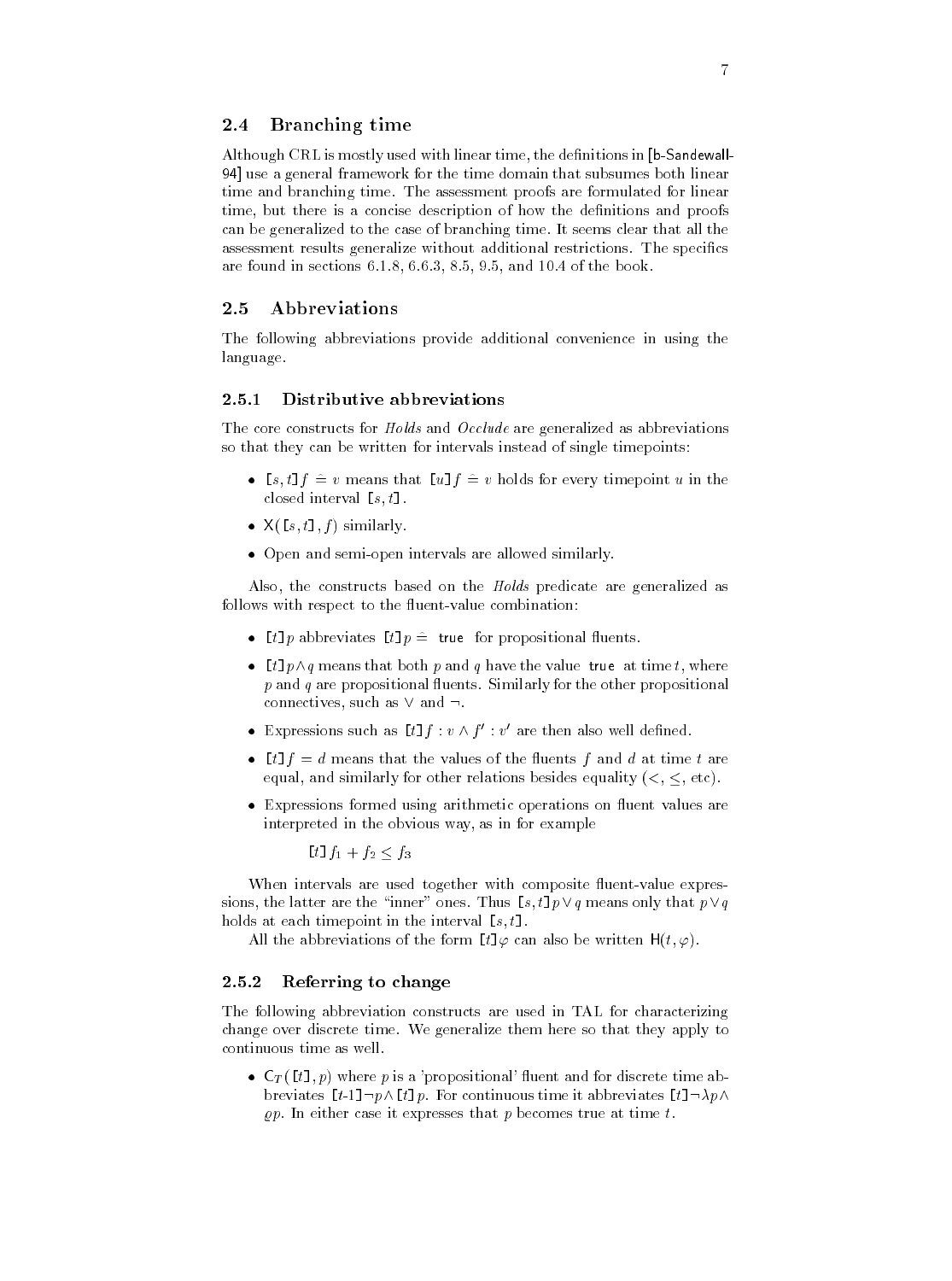$\mathbf{u}$  the proposition and for discrete time  $\mathbf{u}$ abbreviates t-pt-p For continuous time it abbreviates tproduced a series of the series of the series of the series of the series of the series of the series of the s  $\neg pp$ . In either case it expresses that p becomes false at time t.

We also generalize to the following

- C-t- f v for discrete time abbreviates t--f v t-f v
- the first text of continuous time abbreviates the continuous time abbreviates the continuous time abbreviate

In all cases the first argument may be written t in the place of  $[t]$ .

#### 2.5.3 Referring to the execution of actions

The categorial functions defined in  $2.3.4$  are the primitive ones for characterizing the execution of actions, together of course with the predicate  $Occurs$ . The following notations now viewed as abbreviations were introduced in jaicom and the company of the company of the company of the company of the company of the company of the company of the company of the company of the company of the company of the company of the company of the company of t

- $\sim$  s a finite state that time s invoked  $\sim$  invoked  $\sim$  invoked  $\sim$ dened as H-s investigation and as H-s investigation and as H-s investigation and as H-s investigation and a str
- A-s a expresses that the action a is applicable at time s It is dened as a more and a series and a series of the series of the series of the series of the series of the series of the
- Ds-s t- a expresses that the action a is executed and succeeds over the time interval s t-time interval s t-time interval s t-time interval s t-time interval s t-time interval s

s t-contract the state of the state of the state of the state of the state of the state of the state of the state of the state of the state of the state of the state of the state of the state of the state of the state of t

- Df-s t- a expresses that the action a is executed and fails over the time interval s t-time interval s t-time interval s t-time interval s t-time interval s t-time interval s t-ti

- \ - - 1 - - 1 - *1 +* \ - \ - \ - 1 *a* - - \ - 1 *a* 

- the started executive that the action as started executive  $\mathbf{A}$ and is still in progress at time  $t$ . It is defined as

 uD-s u- a t u

The index  $c$  stands for "continues".

#### 2.5.4 Constructs defined in terms of occlusion

The occlusion concept has turned out to be surprisingly versatile for char acterizing various phenomena New uses of occlusion are often manifested with new surface-language constructs. The following have been defined.

- res transitions in the first fact that for the first fact of the first fact of the first fact of the first fact of the first fact of the first fact of the first fact of the first fact of the first fact of the first fact of receives the value  $v$  some time during the interval from  $s$  to  $t$ , so that it certainly has that value at time  $t$ . Technically,  $f$  is occluded in the interior of the interval from  $s$  to  $t$  and at time  $t$ , but not necessarily at time  $s$ . - This abbreviation is regularly used in action laws for actions with duration, where the effect of the action takes place some time during its execution interval interval interval interval interval interval interval in  $\alpha$  $93 - 558$ ].
- $\bullet$  [ $\iota$ ]  $\varphi \gg$  [ $\iota$ ]  $\psi$  is used in TAL to express that  $\varphi$  becoming true at time  $t$  causes  $\psi$  to become true at time  $t$  . Lechnically, it is defined here for the case of  $\iota \cdot \iota \cdot \varphi \gg \iota \iota \cdot \iota + \iota \cdot \iota = v$ , where it abbreviates

 $t \downarrow u \downarrow v \rightarrow \downarrow u \downarrow f := v \uparrow \wedge ( \textit{ind}(C, \perp)(t, p) \rightarrow \wedge (t, f)) \wedge (t \geq t)$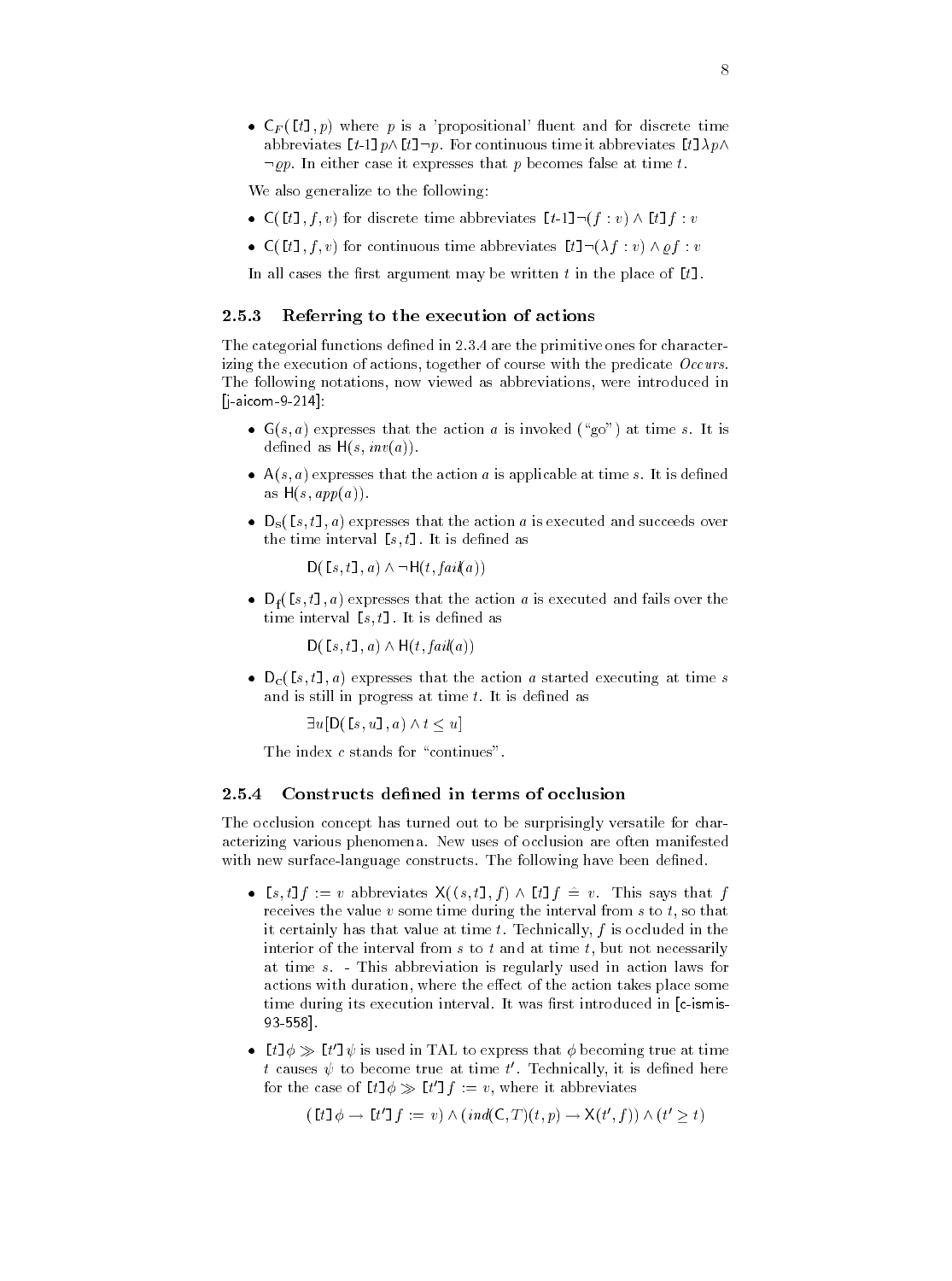- For the I operator please see the corresponding article on TAL

For example, a situation-action rule for direct response can be written

$$
t\texttt{]\,} \mathit{obs}(f) : v \to \mathit{set}(f') := v'
$$

asserting that if the uent f is observed to have the value v then the uent  $\,$  shall be set to have the value  $v$  . Equivalently, it can be written  $\,$ 

$$
\llbracket t \rrbracket \, obs(f) : v \gg \llbracket t \rrbracket \, set(f') := v'
$$

This immediately suggests how the rule can be written if a certain delay is allowed between stimulus and response

### 2.5.5 Defining the range of fluents

 $\mathcal{U}$  technically be of two types integers integers integers integers integers integers integers in real valued or realistic  $\mathcal{U}$ ones Integers -restricted to nonnegative integers and reals are considered as two disjoint domains in the domains of possible domains of possible domain of possible domain of possible d The predicate Discrete-v says that v is a -nonnegative integer

In practice many discretevalued uents will have values that are un derstood as qualitative values, such as "having the color green" or "being at or near position L Such as in the contract or near position L Such as in the contract of the contract or near tegers in a finite range  $[0, n]$  specified by an axiom. We use the abbreviation  $-$  for  $f$  and  $f$  and  $f$  and  $f$  and  $f$  and  $f$  and  $f$  and  $f$  and  $f$  and  $f$  and  $f$  and  $f$  and  $f$  and  $f$  and  $f$  and  $f$  and  $f$  and  $f$  and  $f$  and  $f$  and  $f$  and  $f$  and  $f$  and  $f$  and  $f$  and  $f$  and  $f$  a

$$
Holds(t, f, v) \rightarrow Discrete(v) \land 0 \le v \le n
$$

Propositional uents p -compare subsection are therefore character ized by Range-p We let true be an abbreviation for and false for Clearly we have Range-f v for all choices of f and v

#### $2.5.6$ Characterization of fluent properties

In the simplest case of using this logic all uents are persistent except dur ing the interval of executing an action aecting the value of the uent For domains with more complex persistence rules we use the following opera tions

- $\mathbf{r}$  , abbreviates that for  $\mathbf{r}$  is the  $\mathbf{r}$  function of  $\mathbf{r}$  in the  $\mathbf{r}$ a uent is persistent that is that is that it does not change or  $\alpha$ continuity unless it is occluded
- t f abbreviates the contracted that the contracted the contracted the second contracted the contracted the contracted the contracted to the contracted the contracted to the contracted the contracted to the contracted to th that is the definition of the default of the source of the society of the society of the society of the society at time t its value at t is v. Thus, the way to specify that f has a nonstandard value at  $t$  is to state that it is occluded and what its

These operations were introduced for TAL and introduced for TAL and in the TAL and in the TAL and in the TAL and dependent predicates. In CRL they are viewed as abbreviations.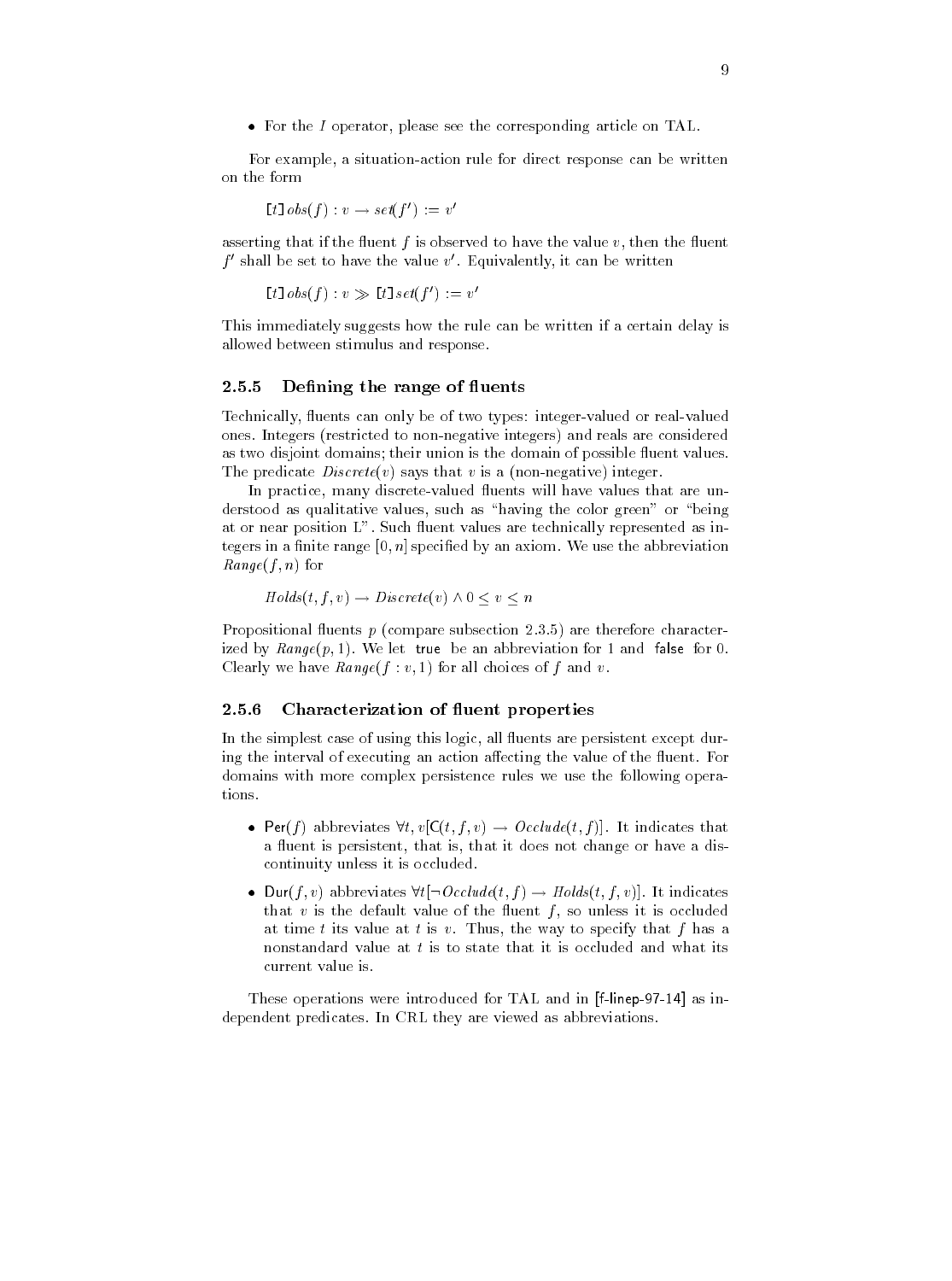#### 2.6 Context-dependent surface constructs

For many purposes, the relation  $Occurs$  in the base language does not have to be used at all, and action laws are considered to define the translation of action statements in the surface language This is best explained by an example. Consider the occurrence statement

-Fire

and the action law

s t-s-alive false false false false false false false false false false false false false false

In the presence of this action law, the occurrence statement is translated to

-loaded -alive false

which in turn is further translated to

Holds-benefits-benefits-benefits-benefits-benefits-benefits-benefits-benefits-benefits-benefits-benefits-benef u alive false de la contrata de la contrata de la contrata de la contrata de la contrata de la contrata de la

by expansion of abbreviations This technique avoids the need to minimize the occurrences of actions, which simplifies the formal treatment. However, for some of the more advanced classes of scenarios it doesn't work, namely those where occurences of actions are implied from other known facts

Notice how the *abbreviations* that were defined in section 2.5 have the same expansion independently of the context where they occur, whereas action expressions using the relations  $\mathbf{r}$  absolute  $\mathbf{r}$ panded using an action law that is also found in the scenario description

For those purposes where it is not sufficient to treat  $\overline{Occurs}$  as an abbreviation, one simply has to replace  $\leadsto$  by material implication in all the action laws. However, the entailment criteria are then also affected, because one has to restrict action occurrences e.g. by minimizing  $Occurs$ .

# 2.7 Scenario descriptions

Several entailment methods and underlying semantics require that scenario descriptions are *partitioned* so that each partition is a set of logic formulae. Different partitions may use different subsets of the full logic language, and they are also treated differently by the entailment methods. Formally, therefore, an *n-place scenario description* is an *n*-tuple of sets of formulae. The specification of the number of partitions and their syntactic restrictions is done separately in each underlying semantics

# Representational capabilities

The base language defined above allows the expression of the following phenomena

- Actions with duration -intrinsic in the language
- 2. Composite actions
- Nondeterministic outcome of actions -expressed using the relation  $Occulate)$
- Nondeterministic timing of actions and their eects -also expressed using the relation  $Occulate)$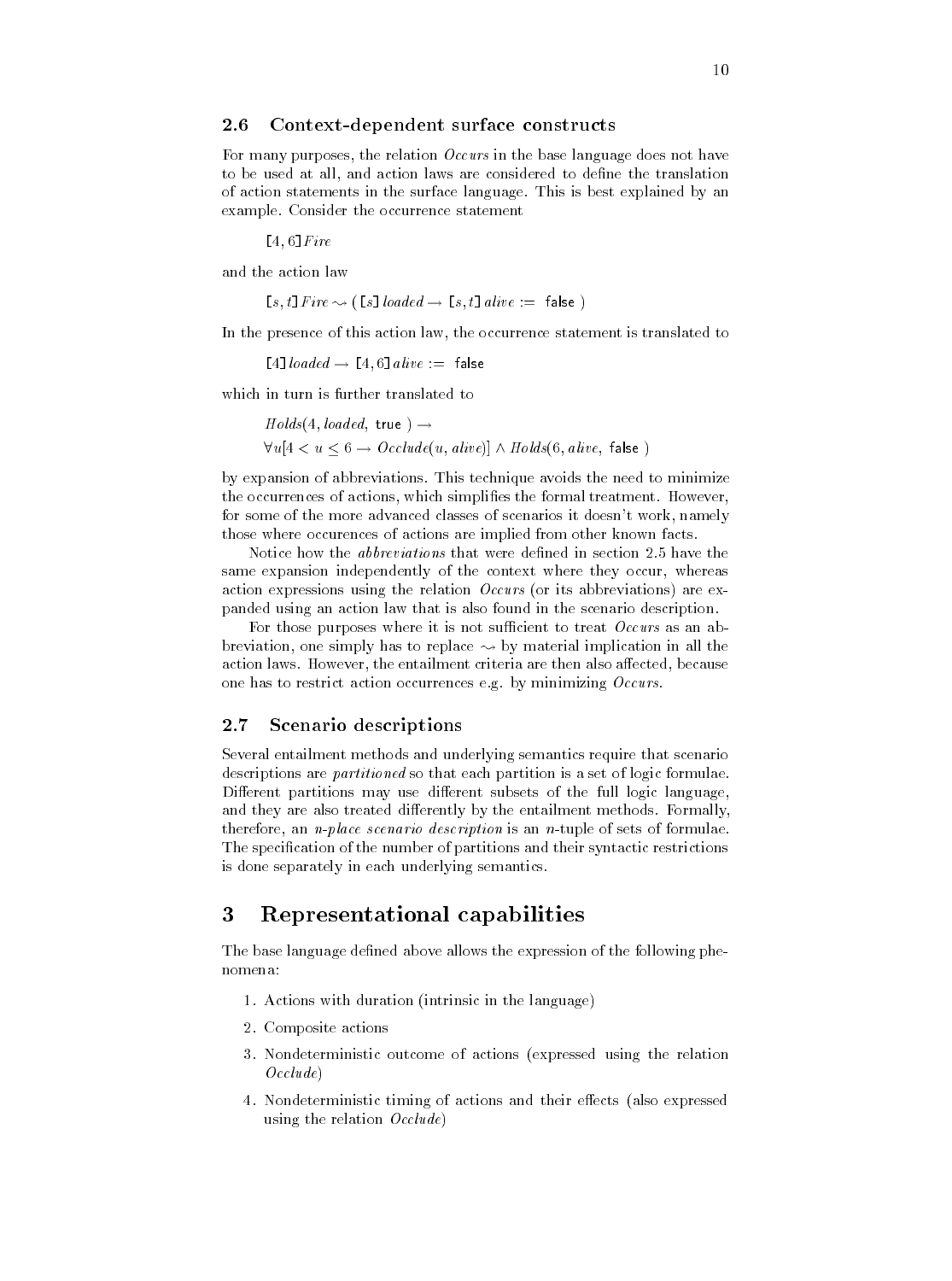- Metric time -intrinsic in the language
- Continuous time and piecewise continuous uents -intrinsic in the language
- 7. Derivatives of continuous valued fluents (expressed using the operator uents - uents - uents - uents - uents - uents - uents - uents - uents - uents - uents - uents - uents - uents expressed using the operator of the operator of the operator of the operator of the operator of the operator o  $\partial$ )
- Discontinuities caused by other discontinuities or by some uent value passing a threshold -expressed using the operators and
- Causationtype ramications -expressed using the relation Occlude and the abbreviation of the abbreviation of the abbreviation of the abbreviation of the abbreviation of the abbreviation of the state of the state of the state of the state of the state of the state of the state of the sta
- Delayed eects -expressed using the operator
- $\blacksquare$ operator  $I$ ).

Note in particular the early account of causation in hybrid systems using causal explanation by Persson and Sta in cecai
 Additional examples of the use of this expressiveness are found in the associated article on TAL and in example notes that are based on the present article

The characterization of goal-directed behavior requires a few additional predicates as denotes as denotes as denotes as denotes as denotes as denotes as denotes a denotes a denotes a

# Entailment methods

Generally speaking an entailment method is a rule that allows one to go from a collection of premises -known facts to conclusions Entailment meth ods may be expressed using inference rules but in the CRL tradition we have usually expressed them in terms of models Many of these entailment methods have been translated into corresponding circumscription policies in the course of the work on TAL

#### 4.1 Preferential entailment methods

Preferential entailment which was introduced by Bossu and Si"egel jaij -see also Shoham cijcai is the simplest case of an entailment method. It is characterized by a preference relation  $\ll$  on models, and maps a set  $\Gamma$  of premises to the set of selected models

Min- #

where  $\mathbf{u}$  is the set of classical models of  $\mathbf{u}$  and  $\mathbf{u}$  and  $\mathbf{u}$  and  $\mathbf{u}$  and  $\mathbf{u}$ of S consisting of its minimal members We write # j- and say that the formula  $\alpha$  is entailed by  $\Gamma$  according to this entailment method iff

www.communications.com/

Quite early it was observed that this class of entailment methods is too restrictive for proposed and purposes sandewall and purpose sandewall purposes sandewall purpose of the pro filter preferential entailment as a way of dealing correctly with postdiction scenarios, where some observations refer to times other than the initial time. In filtered preferential entailment, the set of premises is divided into two partitions  $\mathbf{r}_1$  and  $\mathbf{r}_2$  , and the set of selected models is chosen as  $\mathbf{r}_2$ 

Min- # #-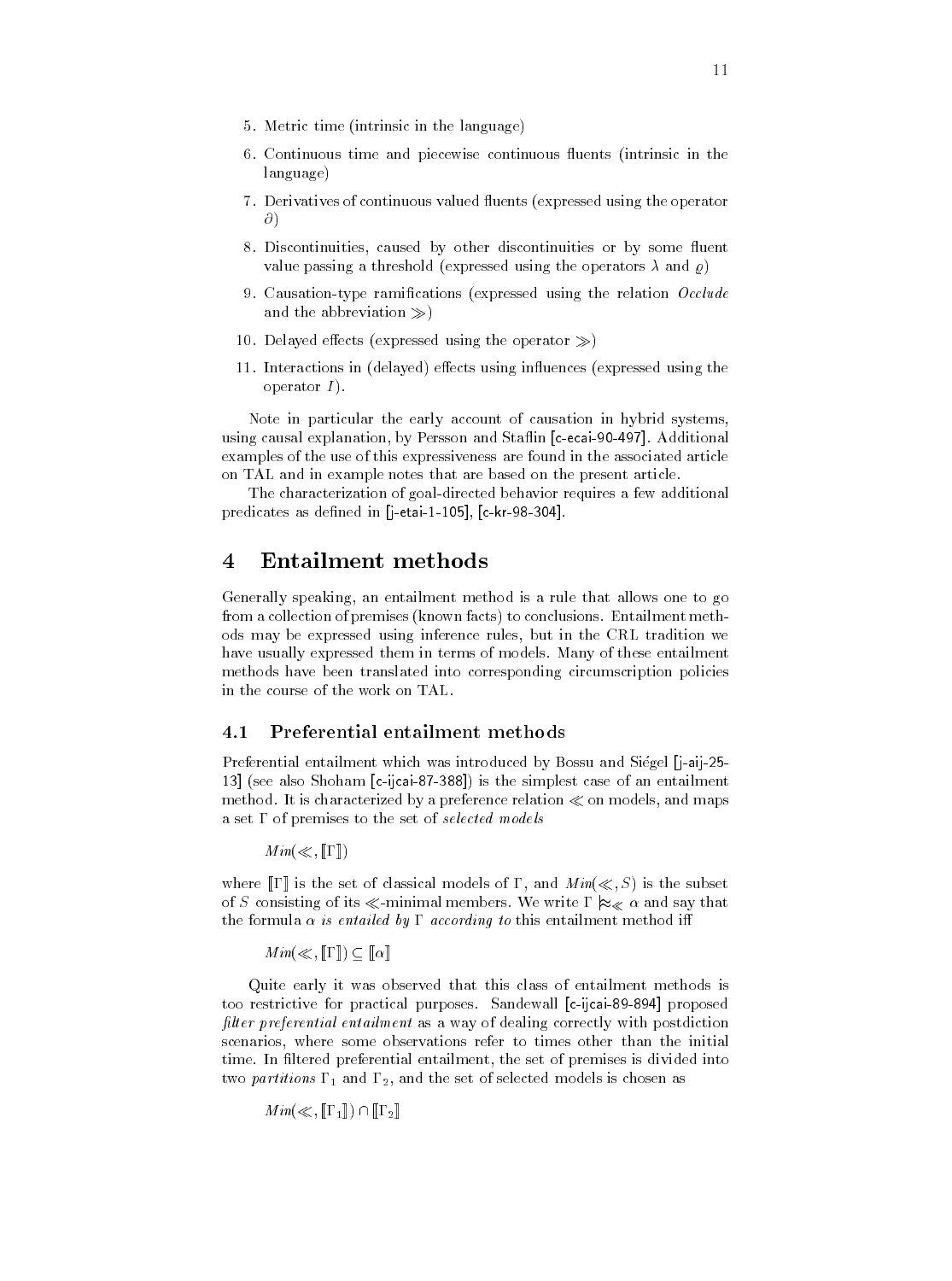Concretely #- was chosen as the set of observations pertaining to specic timepoints, and  $\Gamma_1$  as the set of all other premises. time and # as the set of all other premises and as the set of all other premises and all other premises and al

Other choices of entailment methods may be appropriate in order to obtain additional expressivity, or for better performance properties. The obtain additional expressivity or for better performance properties The general formulation of entailment methods in [b-Sandewall-94], page 195 is general formulation of entailment methods in bsandewall in the state of the state of the state of the state of the state of the state of the state of the s as follows with some simplication An nplace entailment method -where n is an integer  $\geq 1$ ) maps an n-tuple of sets of formulae to a set of models called the selected models, obtained from the  $n$  formula sets of the tuple using

- Syntactic transformations on a set of formulae on a set of formulae on a set of formulae on a set of formula
- The function
- Minimization using a preference relation on models
- Obtaining a largest subset of a set of formulae satisfying a given property, e.g. consistency.
- Introducing additional system axioms that are not part of the sce nario description
- Conventional settheoretic operations on sets of formulae and sets of interpretations and interpretations of the control of the control of the control of the control of the control of the control of the control of the control of the control of the control of the control of the control of the

A recent article jetai describes a fourplace entailment method that is intended for characterizing goaldirected behavior in an agent A particularly interesting entailment method is PMON bSandewall
 p cecain also has the form of the form of the form of the form of the form of the form of the form of the form o

Min- # #-

where  $\mu$  is a designation of system at a designation  $\mu$  . The system axioms and  $\mu$ the premises characterizing the scenario: action instances, action laws, and observations The initial version of  $P$ premises according to the schema

$$
\mathsf{C}(t,f,v) \to \mathsf{X}(t,f)
$$

for all uents f -Several of the early papers studied the restricted case where the the the the the set nite and every set nite and every set nite and every set of the set of the set of name so that quantication over uents was considered unnecessary Hence the need for an axiom schema in this case). Later variants of PMON have extended the same method to more general cases, in particular PMON-R for ramication cajcai and for delayed eects cecai

Lifschitz jaij formulated ltering as nested circumscription and showed its use for nonmonotonic applications in several areas including for several approaches to the frame problem

#### 4.2 Non-preferential entailment methods

The above formulation of entailment methods subsumes the case where the given set of premises is augmented with additional axioms but no prefer ence relation at all is imposed. Explanation closure can therefore also be expressed in this framework

The reference to filtering is marginally present in Lifschitz's articles on the sub ject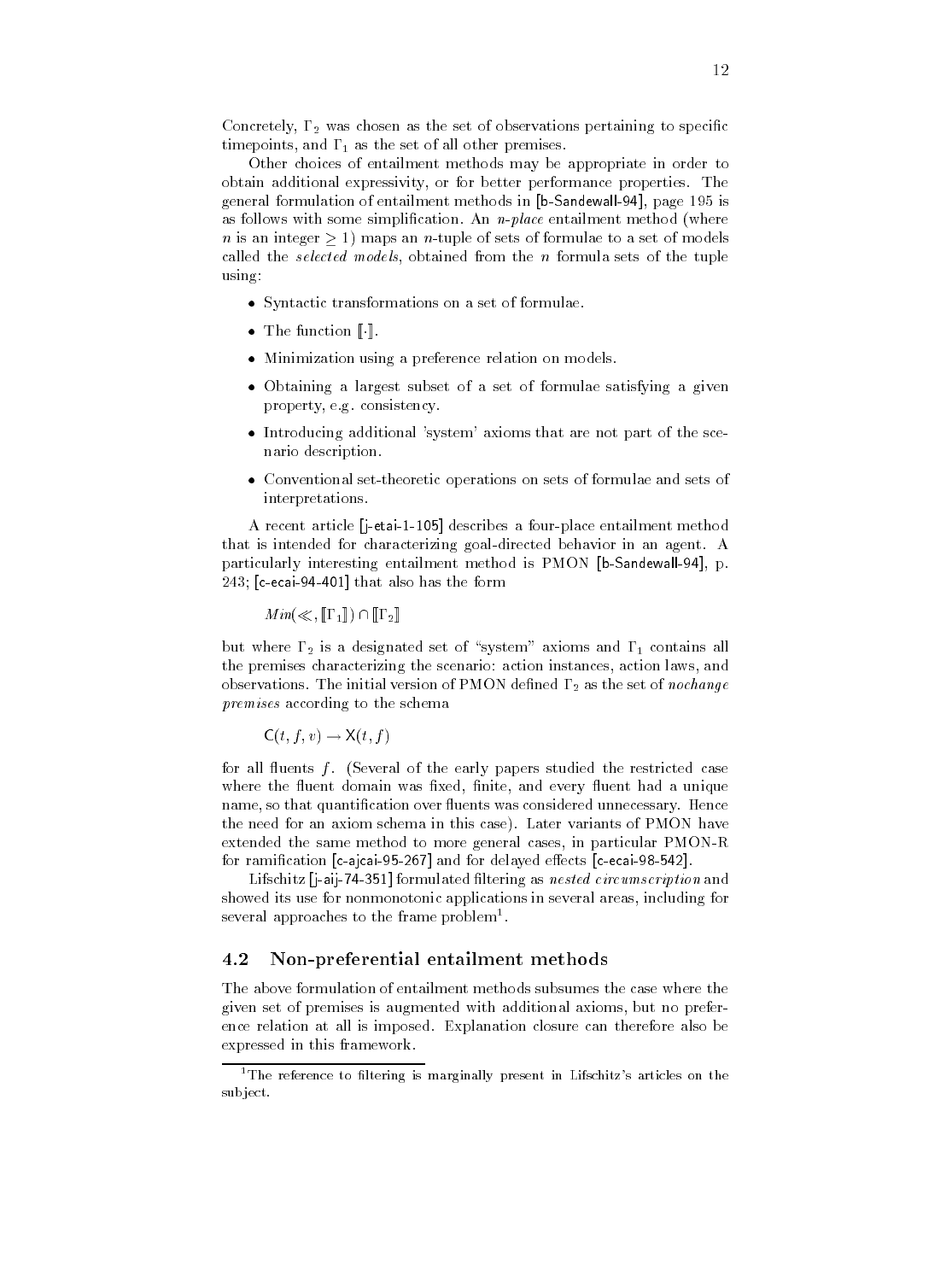#### 4.3 Entailment methods without logic

If the duration of actions is disregarded, and actions are modelled only in terms of their starting state and ending state, then each action can be understood as a function from states to sets of states and the action law as a way of characterizing that function in logic -Equivalently of course the action is understood as a binary relation on states). This view suggests that it may be possible and useful to characterize entailment methods directly on the level of discrete mathematics and without introducing logic formulae at all. To account for a reportoire of actions, it is convenient to consider one single statetransition function N-a r mapping an action a and a state  $r$  to a set of possible result states.

In particular, if the actual state-transition function is  $N$ , then an action law for an action with inertia corresponds to a broader function  $N'$  where  $N(a, r) \subseteq N(a, r)$ , and where  $r \in N(a, r)$  is true in there is some  $r \in$ Na r where r where  $r$  is a regular regular regular regular regular regular regular regular regular regular regular regular regular regular regular regular regular regular regular regular regular regular regular regular reg  $\cdots$ is equal to response the control of the control of the control of the control of the control of the control of in all those components  $\mathbf{r}$  all those components  $\mathbf{r}$ features that are the state of the state of the state of the state of the state of the state of the state of the state of the state of the state of the state of the state of the state of the state of the state of the state anected by the action, but  $r$  is unconstrained otherwise.

With this definition,  $N'$  corresponds to the monotonic reading of the action laws new values are specied for a few of the species are species are species for a few of the species o remain unspecified. The purpose of introducing nonmonotonicity is to impose the inertia assumption by reducing the set of successor states, which corresponds to reconstructing N from  $N'$ .

The article is approach for formulating a number of  $\mathbf{C}$ entailment methods for ramification and for assessing their range of applicability

#### Reduction of entailment methods to circumscrip  $4.4$ tion and to FOPC

The most important path to implementation of entailment techniques ap pears to be by way of circumscription Only the TAL part of CRL have so far been concretely studied in this respect. Please see Doherty's article on TAL for the specifics.

Other implementation strategies have also been tried besides the use of circumscription In cismisSandewall we described a tableau technique that was directly based on an entailment method for an early -threevalued precursor of CRL

# Formal semantics and its use for assess ments

#### 5.1 Range of applicability

A metatheory of actions and change differs from object level theories in that the former analyses proposed entailment methods -in the context of their respective logics) with regard to their range of applicability, ROA. The ROA of an entailment method is defined as the set of scenario descriptions for which the method's set of selected models equals the set of intended models that is defined by an  $underlying$  semantics.

The purpose of the underlying semantics is therefore to capture our in tuitions or simplifying assumptions about the matter at hand. Of course it is not possible to prove that the underlying semantics captures the intuitions correctly, or that the simplifying assumptions are appropriate. The range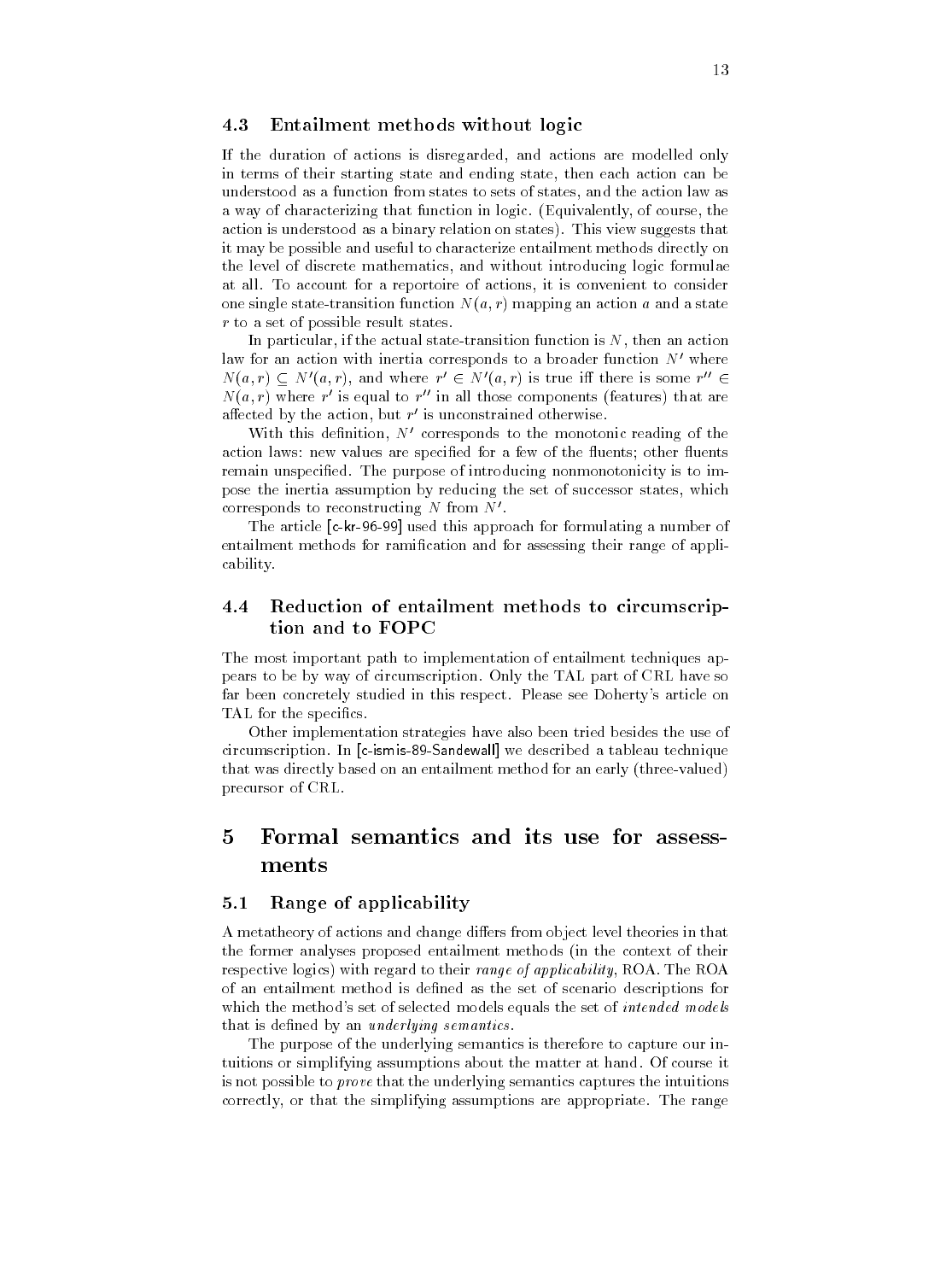of applicability results therefore bottom out in an *informally motivated* decision as to the choice of ontological assumptions, formally expressed. cision as to the choice of ontological assumptions formal ly expressed

Each underlying semantics characterizes a certain range of expressive ness. As new expressiveness is added to the language, it becomes necessary ness As new expressiveness is added to the language it becomes necessary to revise the underlying semantics, even in those cases where the base lanto revise the underlying semantics even in those cases where the base lan guage was retained and only surfacelevel constructs were added

Just as many entailment methods require the use of partitioned premise sets, so do our underlying semantics. Underlying semantics are therefore defined for scenario descriptions, which are tuples of sets of formulae as was said in subsection 2.7.

If  $\Upsilon$  is an *n*-place scenario description and S an *n*-place entailment method the S denes a set of selected models S-set of selected models S-set of selected models S-set of selected The underlying semantics likewise density  $\mathbf{u} \cdot \mathbf{d}$ The entailment method is said to be *correct for*  $\Upsilon$  iff

$$
S(\Upsilon) = \mathit{Mod}(\Upsilon)
$$

Consequently, the range of applicability for S is the set of all  $\Upsilon$  for which

#### $5.2$ Extending the expressiveness

As new expressiveness is imported into the language, the notion of classical models is retained unchanged, but the definition of intended models is revised. For example, concurrency and ramification each require their extensions to the underlying semantics Notice that sometimes the syntax extension is limited to the introduction of additional abbreviations in the surface language, that is, very trivial extensions. For example, ramification and concurrency did not require any syntax extension at all, and causality with delayed effects motivated the introduction of the abbreviation  $\gg$ that was defined above. However, new underlying semantics was certainly necessary

#### 5.3 The ontological family  $K$  IA

The most developed underlying semantics has been presented in bSandewall and characterizes systems with the following expressive capabilities and restrictions:

- Strict inertia
- Actions with duration in discrete metric time -linear or branching
- 
- Composition of actions using sequential composition conditionals and repetition
- -definition  $\mathbf{N}$  ramifies a ramifies of definition concurrency or definition concurrency or definition  $\mathbf{N}$
- No surprises or external events of the surprises or extensive production of the surprises of the surprises of
- $\Box$  The agent has complete  $\Box$

This was a quite broad range of expressiveness compared to other ap proaches at the time but of course it only covers a part of the CRL syntax The following language domains are involved

- The full language dened by CRL syntax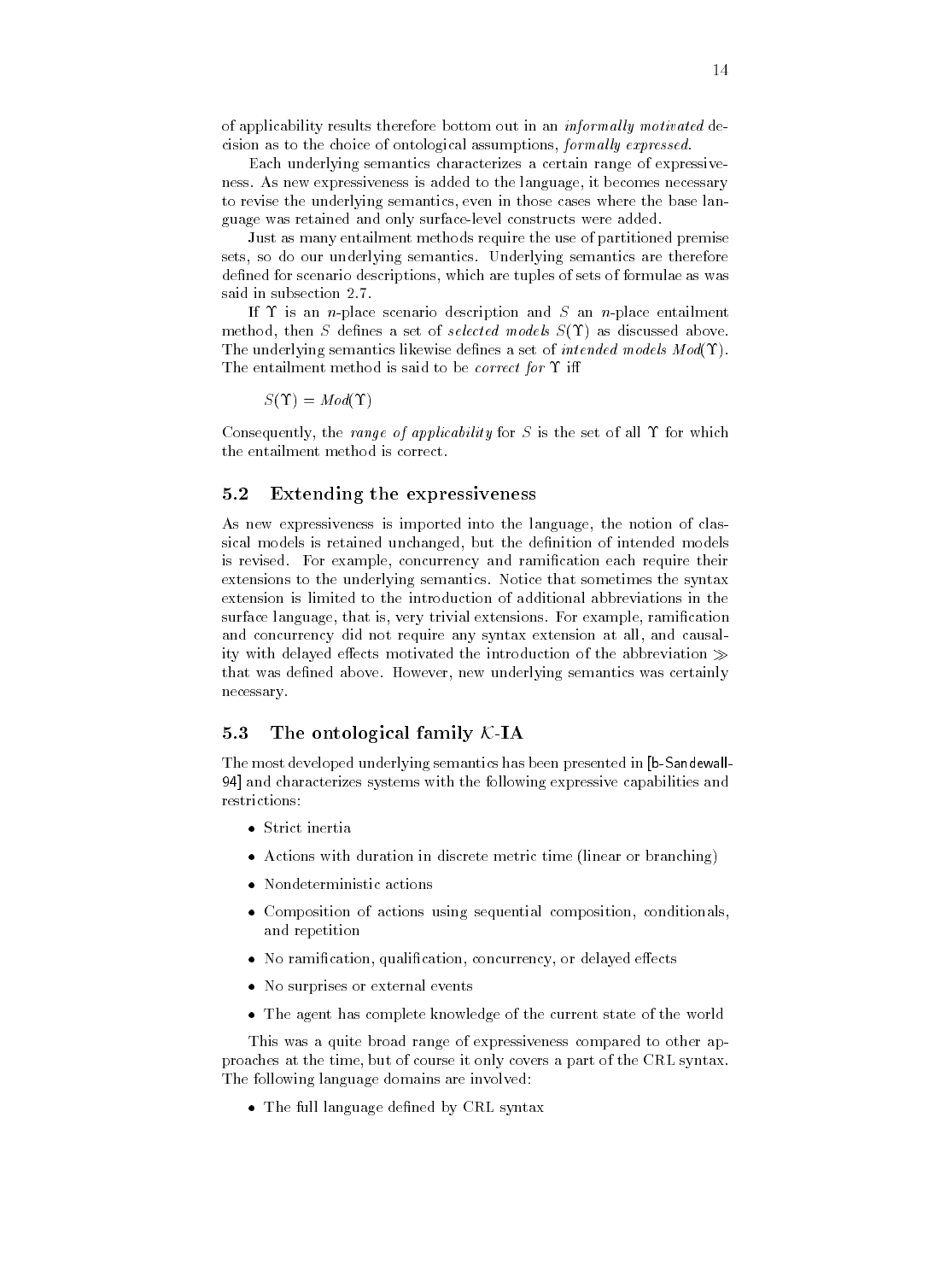- $\mathbf{r}$  , the sublanguage of  $\mathbf{r}$  and  $\mathbf{r}$  and  $\mathbf{r}$  and  $\mathbf{r}$  and  $\mathbf{r}$  and  $\mathbf{r}$  and  $\mathbf{r}$  and  $\mathbf{r}$  and  $\mathbf{r}$  and  $\mathbf{r}$  and  $\mathbf{r}$  and  $\mathbf{r}$  and  $\mathbf{r}$  and  $\mathbf{r}$  and  $\mathbf{r}$
- Several subsets again of that sublanguage namely those that are the range of applicability for some particular entailment method

The book therefore introduces a code notation for *ontological families*. The book therefore introduces a code notation for one onto the notation for one on  $\mathbf{f}_i$ that is, classes of scenario descriptions with well defined expressivity and restrictions on expressivity. The ontological family characterized here is written  $K-IA$ , and subsets thereof are named systematically. In particular, the subfamily of  $K$ -IA where all actions are assumed to have the duration of one time-unit is written  $K$ -IsA. The subfamily where all actions are only characterized in terms of their starting state and ending state is written as  $K$ -LeA. For them, there are no restrictions on the duration of the actions or the timing of state changes within the action's duration.

#### 5.4 Underlying semantics

The full denition for KIA which was denited in the full denited in the full density of the full density of the a number of details, and here we shall only present its major aspects. We first define the semantics for the subset  $K$ -**IsA**, and then the semantics for  $\mathbf{C}$  the notation is chosen along the lines of  $\mathbf{C}$  along the lines of  $\mathbf{C}$ 

### 5.4.1 Partial state-transition semantics

Let a set <sup>F</sup> of features - uent names be given A state r is a mapping from features to corresponding values. A history  $H$  is a mapping from integer times  $\mathbf{t}$  to state  $\mathbf{t}$  to state states  $\mathbf{t}$ 

Let  $N$  be a state-transition function

 $actions \times states \mapsto sets \ of \ states$ 

as introduced in subsection 4.3. Also, let  $A = \{ \langle t_i, a_i \rangle \}$  be a set of timepointaction pairs, where  $i \neq j \rightarrow t_i \neq t_j$  in order to avoid concurrency.

 $N = \frac{1}{\sqrt{2}}$  is denoted as the set of all and A is denoted as the set of all and A is denoted as the set of all all and A is denoted as the set of all all and A is denoted as the set of all all all all all all all all a histories H satisfying the following conditions. For each  $t \geq 0$ , if  $\langle t, a \rangle \in A$ , then H-C is a satisfied to the three three controls in the satisfied of the satisfied of the satisfied of the s t and the state of the state  $\mathbf{H}$ 

This means of course that the history  $H$  is formed in accordance with the state-transition function and the prescribed action occurrences, and with the default of the world remaining unchanged at the times when there

The intended models for a given scenario description  $\Upsilon \in \mathcal{K}$ -IsA can in principle be obtained as follows. First, obtain the set of classical models  $\langle Holds, Occurs, Occlude \rangle$  for  $\Upsilon$ . According to the assumption, Occurs will be a set of triples  $\langle t, t + 1, a \rangle$ . Construct A as the corresponding set of pairs  $\langle t, a \rangle$ . For the given set of action laws, obtain the corresponding statetransition function N. The model  $\langle Holds, Occurs, Occulate \rangle$  is an intended model i there is some H is some H is that Holds-I is some H is some H is some H is some H is some H is some H i  $\mathbf{u}$  that is the state H-H  $\mathbf{u}$  to the feature f for all the feature f for all t for all t for all t for all t and v

This tentative definition has one major weakness: it does not express the 'frame' assumption, that is, the assumption that action laws can be written so that house that remains methods as not be mentioned in the me action law. In order to capture this important consideration, the definition is extended as follows. The definitions in the previous paragraphs remain valid unless changed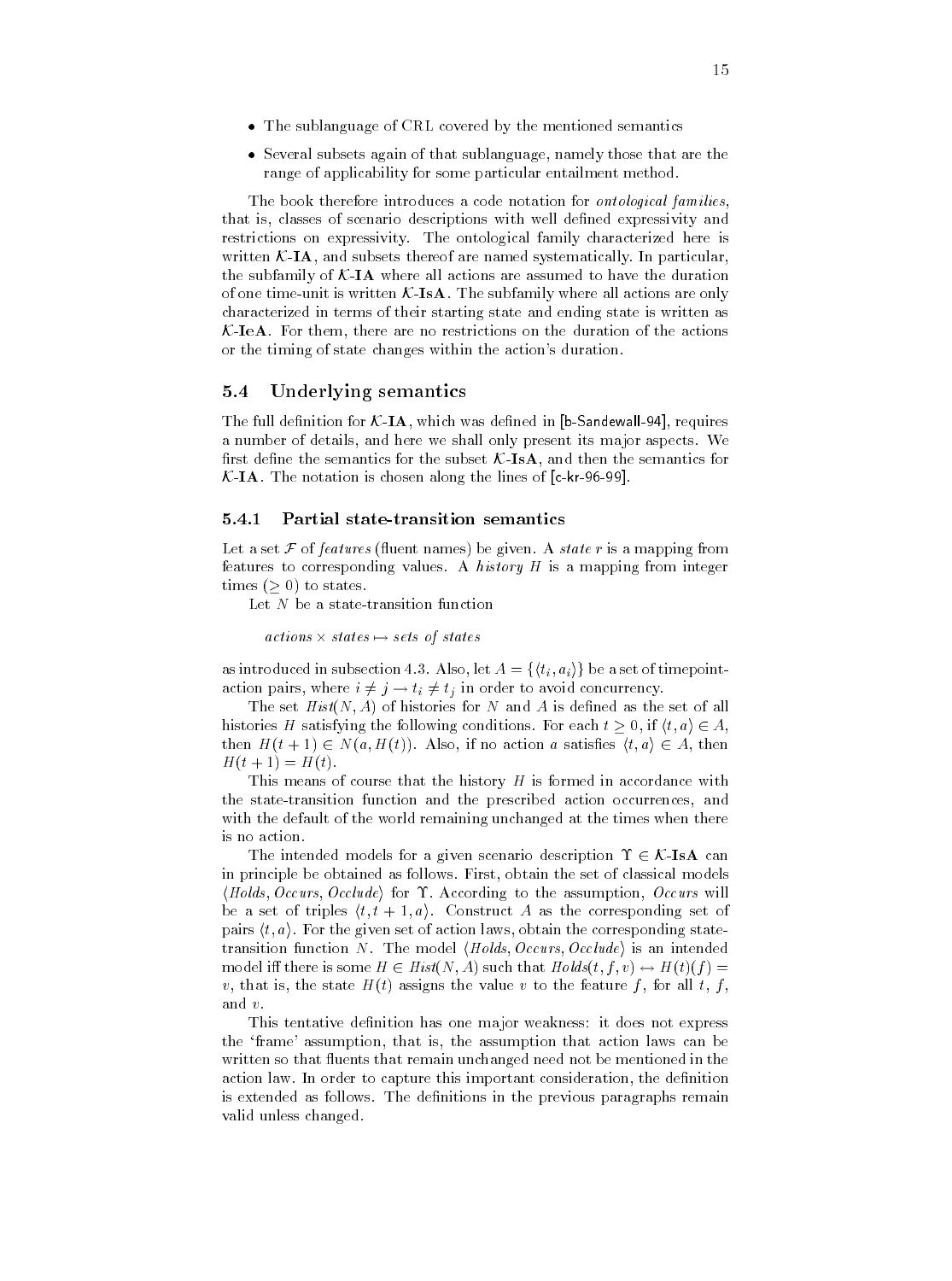$\mathcal{X}$  and a function  $\mathcal{X}$  are a function of a function  $\mathcal{X}$ 

 $actions \times states \mapsto sets \ of features$ 

that satisfies the following condition: if  $r \in N(a,r)$  and  $f \notin A(a,r)$ , then rf r  $r(f) = r'(f)$ . In other words, only those features that are members of f In other words only those features that are members of  $\mathcal{N}$  are allowed to change the transitions allowed the transitions allowed the transitions allowed the transitions allowed the transitions are transitions and the transitions are transitions and transitions are transi by  $N$ .

For given iv and  $A$ , the *partial transition function* iv is defined as a function that maps actions times states to sets of partial states, defined by

 $N^-(a,r) = \{r \in N(a,r) \mid r \in N(a,r)\}\$ 

where  $r \dagger F$  is the function restriction operator. In other words, the members  $\mathcal{N}$  are restricted to the value set of  $\mathcal{N}$  $\mathcal{N}$ -argument is still a complete state state state state state state state state state state state state state

The purpose of this construction is to obtain an entity N – that directly corresponds to the action laws. As was discussed in section  $4.3$ , it provides a way of escaping from the complexities of the logic formulae, to a more concise representation that in particular in particular is syntax independent The syntax independent The syntax in for action laws in  $K$ -IsA is defined so that the translation between them and  $N^{\circ}$  is straightforward in both directions. is straightforward in both directions of  $\mathcal{O}_\mathbb{R}$  in both directions of  $\mathcal{O}_\mathbb{R}$ 

**The function N** that is used here and the function N defined in section 4.3 have similar motivations but differ technically.  $N'$  is used in the account of ramification. Note that X can be reconstructed from  $N^{\circ}$  but not from  $N^{\prime}$ .

The overwrite operator  $r \oplus r$  is defined so that  $(r \oplus r)(f)$  equals  $r(f)$ if the latter is denoted otherwise it equals relationships in the latter is denoted otherwise it equals relationships  $\mathcal{A}$ 

The function  $Hist$  was used for the provisional definition of intended models It is now generalized as follows for the case of partial transition functions. The set  $\pi i s \eta \, N$  and  $A$  is defined as the set of all histories H satisfying the following conditions. For each  $t \geq 0$ , if  $\langle i, a \rangle \in A$ , then  $\Pi(i+1) \equiv \Pi(i) \oplus r$  for some  $r \in N(a, \Pi(i))$ . Also, if no and the satisfied and  $\mathbf{A}$  then  $\mathbf{A}$  then  $\mathbf{A}$  then  $\mathbf{A}$  then  $\mathbf{A}$  then  $\mathbf{A}$  then  $\mathbf{A}$  then  $\mathbf{A}$  then  $\mathbf{A}$  then  $\mathbf{A}$  then  $\mathbf{A}$  then  $\mathbf{A}$  then  $\mathbf{A}$  then  $\mathbf{A}$  then  $\math$ 

The definition of the intended models for a given scenario description in  $K$ -IsA is then finalized as follows. Obtain the set of classical models  $\langle Holds, Occurs, Occulate \rangle$ . Occurs will be a set of triples  $\langle t, t + 1, a \rangle$ . Construct A as the corresponding set  $\langle t, a \rangle$ . For the given set of action laws, obtain the corresponding partial state-transition function  $N$  . The  $\blacksquare$ model (Holds, Occurs, Occlude) is an intended model iff there is some  $H \in$  $H$  is  $(N^+, A)$  such that  $H$ olds $(t, f, v) \leftrightarrow H(t)(f) \equiv v$ , that is, the state  $H(t)$ assigns the value v to the feature f, for all t, f, and v.

#### 5.4.2 Tra jectory semantics

The partial state-transition semantics does not represent the details of how uents may change at dierent points in time during the execution of an action with extended duration. It is therefore only adequate for the ontological families (which is a simple modifying the simple modifying  $\sim$  and  $\sim$ 

The *trajectory semantics* is adequate for full  $K$ -**IA**, and is a fairly simple generalization of the partial state-transition semantics. Whereas  $N^{\circ}$  maps an action and a state to a set of partial states over a subset of the features the trajectory transition function maps an action and a state to a set of sequences of partial states. The definitions are as follows.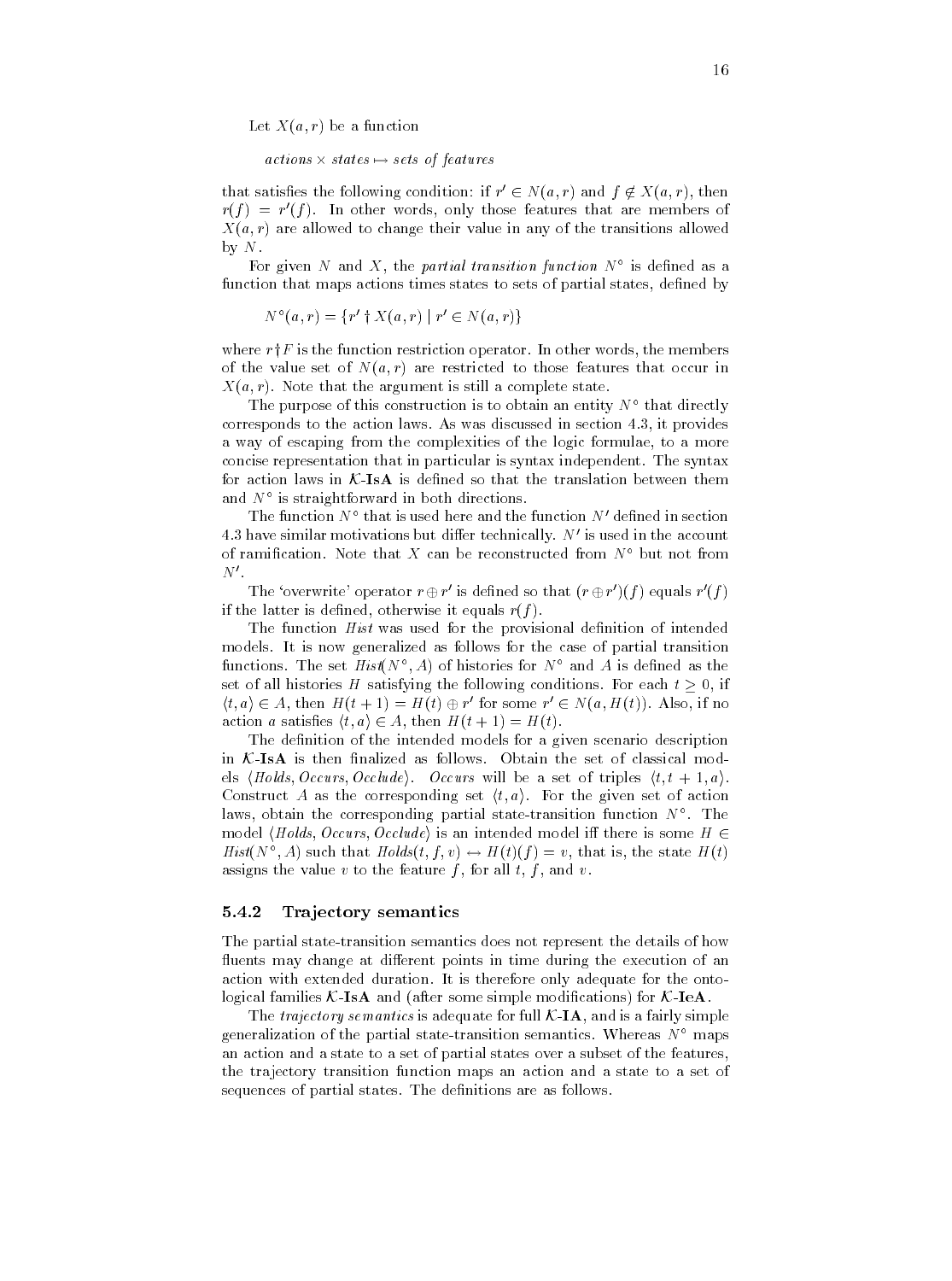A trajectory for a set  $F$  of features is a non-empty, finite sequence of partial states that are defined exactly over  $F$ . A trajectory transition funcpartial states that are dened exactly over F A trajectory transition func *tion i* for a function  $\Lambda$ , with the same structure as defined above, is a mapping from actions times states to sets of trajectories such that  $N^{\square}(a, r)$ a region de la construcción de la construcción de la construcción de la construcción de la construcción de la is a set of trajectories for  $X(a, r)$ . is a set of trajectories for  $\mathcal{M}$  -for  $\mathcal{M}$  -for  $\mathcal{M}$  -for  $\mathcal{M}$  -for  $\mathcal{M}$ a region de la construcción de la construcción de la construcción de la construcción de la construcción de la

The function  $Hist$  is now generalized again. Let  $A$  be a set of triples  $\langle s, t, a \rangle$  where the intervals  $[s, t]$  pairwise overlap in at most one point, and iet *I*v be a trajectory transition function. The set  $\pi i s \iota_i \iota_j$ ,  $A$ ) of instories for  $N$  and  $A$  is defined as the set of all histories  $H$  satisfying the following conditions. For each  $s \geq 0$ , if  $\langle s, t, a \rangle \in A$  for some t and a, then there is some trajectory  $w \in N^-(a, H(s))$  that has length  $t$ -s, and where

$$
H(s+i) = H(s) \oplus w(i) \text{ for all } i \text{ where } 1 \le i \le k
$$

Also, for each  $u \geq 0$  that does not satisfy  $s \leq u < t$  for any  $\langle s, t, a \rangle \in A$ , it must be the case that H-u H-u

The definition of the intended models for a given scenario description  $\Upsilon$ in  $K$ -IA is finalized in complete analogy with the preceding variants. Obtain the set of classical models  $\langle Holds, Occurs, Occlude \rangle$  for  $\Upsilon$ . Occurs is a set of triples  $\langle s, t, a \rangle$ . For the given set of action laws, obtain the corresponding trajectory transition function  $N$  . The model (*notas, Occurs, Occlude*) is an intended model in there is some  $H \in His( N \setminus Occurs)$  such that that is the state  $\mathbf{H}$  is the state  $\mathbf{H}$ the feature f, for all t, f, and v.

#### 5.5 Extensions over  $K$ -IA

Several extensions to this underlying semantics have been made In c kr-96-99, the partial state-transition semantics is extended to the case of ramification. The approach is as follows: the transition function  $N$  is represented in two parts, namely the *invocation relation*  $G(a, r, r$  ) and the *causal transition relation*  $C(r, r)$ . The full execution of an action a in a starting state r is modelled as a chain

$$
G(a,r,r_1),C(r_1,r_2),C(r_2,r_3),...C(r_{k-1},r_k)\\
$$

and if results in the cordinate to  $\alpha$  successor according to  $\alpha$  results in the cordinate  $\alpha$ 

In csssYi Yi extended the trajectory semantics to account for con current actions In tpisa Brandoni extended the trajectory semantics to the case of continuous time

Some of the syntactic constructs that are defined in the present article have not yet obtained their corresponding underlying semantics This does not mean that they lack representational rigor, of course, but only that we do not yet have the tools for assessing the properties of their proposed entailment methods. In particular, the syntactic expressions for sensorimotoric phenomena and for agent behavior still await obtaining underlying semantics

# 6 CRL Extension for Domain Objects

Most applications require a formalism that is able to refer in a system atic way to several physical objects of the same type. For example, one may wish to refer to several cars each of which has uents representing its current velocity, its current direction, its color, the license-plate number, who is the present driver, and so on. We use the term domain objects for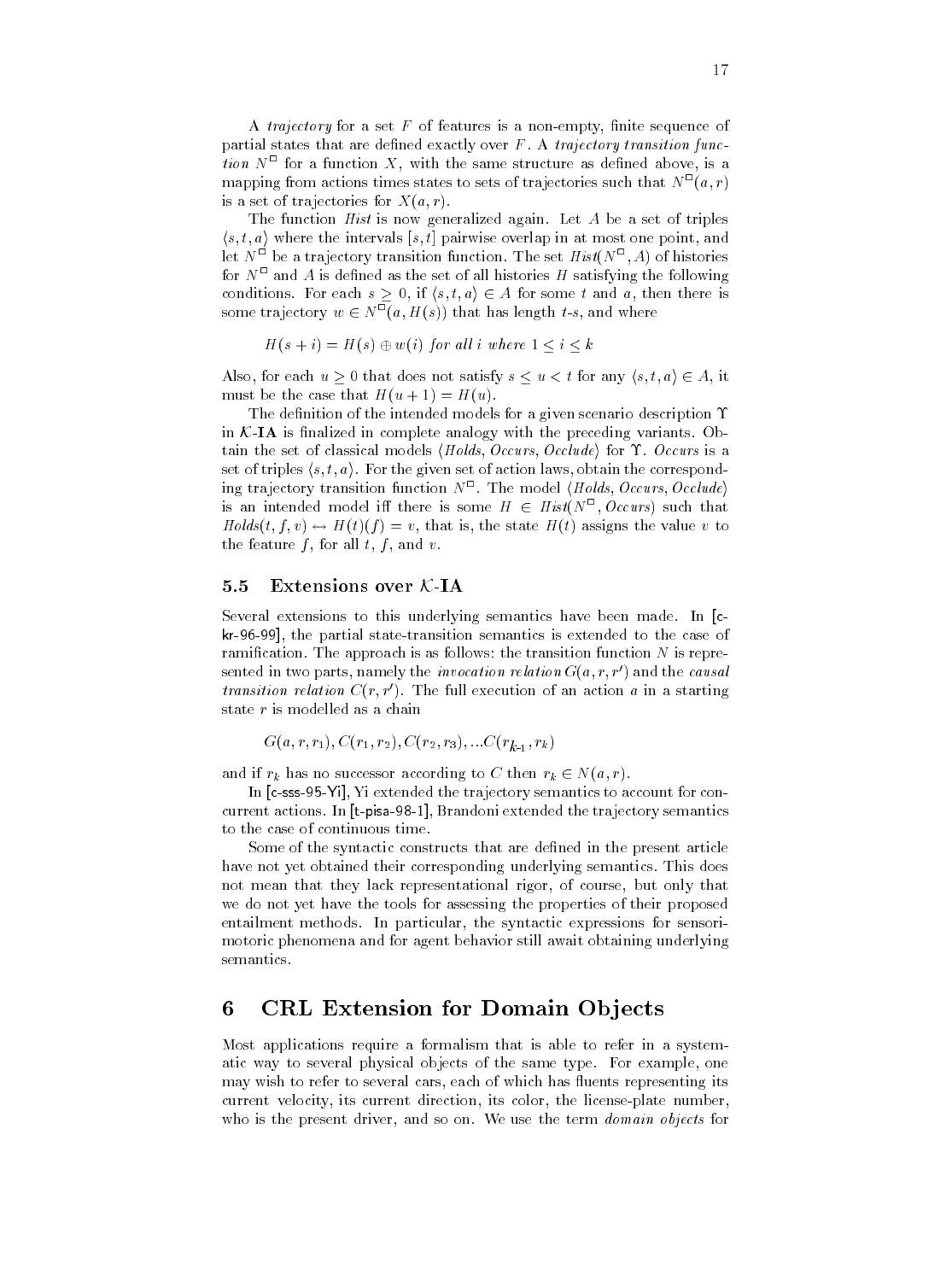objects in this sense, in order to distinguish them both from *description objects* such as timepoints and fluents, and from *data objects* that only exist objects such as time points and the such as time points and the such as time points and the such as time points uents and from data objects that only existence that only existence that only existence that only existence th computationally. computation in the computation of the computation of the computation of the computation of the computation of the computation of the computation of the computation of the computation of the computation of the computation o

In conventional logic, such a requirement is met by going from propositional to predicate logic, and the ramifications of that step are well unsitional to predicate logic and the ramications of that step are well un derstood. In CRL, like in any current logic for reasoning about actions and change, the extension is trivial in one sense and nontrivial in another.

With respect to syntax and classical semantics, the matter is quite straightforward. All it takes is to introduce one or more additional domains for domain objects, and to allow functions that map domain objects or combinations of them to allow domains  $\mathbb{I}$  is names It is natural to allow domains  $\mathbb{I}$ objects to be first-class citizens, which means there must be object constant symbols object variable symbols and so forth These are the aspects that we chose to exclude at the beginning of this article The DFL logic in the book "Features and Fluents" was defined so as to allow a single class of domain objects The carefully workedout denition of TAL in flinep contains a complete account of the required definitions.

As one defines the underlying semantics and the nonmonotonic aspects of domain objects two phenomena are worth mentioning

- Many practical scenarios are characterized by a nite and relatively small number of domain objects. This may be e.g. the set of cars or the set of persons that participate at once in a given scene The scenario therefore has a closure property with respect to the objects one is able to enumerate and name the objects in the scene; only those objects that are mentioned in this way need to be assumed to exist for the purpose of the argument
- General statements about the application such as action eect laws and domain constraints, apply across all scenarios and independently of the number of domain objects in them. For example, the laws about the effects of a *move* action in a blocks world apply regardless of the number of blocks in the scenario at hand

The first observation shows that such scenarios are inherently only propositional: it is possible to replace a finite formalization using explicit domain objects by a larger but still nite formalization -except for the use of an infinite time domain) that does not use domain objects. For example, the colorof-colorof-colorof-colorof-colorof-colorof-colorof-colorof-colorof-colorof-colorof-colorof-colorof-colorof-colorof-colorof-colorof-colorof-colorof-colorof-colorof-colorof-colorof-colorof-colorof-colorof-colorof-c uents Colorof Car and Colorof Car provided that every provided that every provided that every provided that e containing a universal quantification over objects is replaced by a corresponding conjunction of instances, one for each of the finitely many objects, and similarly for existential quantifications. In that sense, the "propositional" case of these logics is applicable to a larger class of practical examples than what might strike the eye at first.

The second observation modifies the picture somewhat. As long as we are satisfied with only reasoning about one single scenario at a time, we can fix the set of domain objects and treat the formalization as essentially propositional. However, if instead we wish to reason about all scenarios, or at least several scenarios with a varying number of domain objects it is no longer possible to use the closed-world assumption on domain objects. For example, if we should wish to use logic for deriving consequences, in blocks worlds, of using move and other similar actions, and if we should wish our conclusions to hold regardless of the number of domain objects, we do have a "first-order" situation. Then it is not possible to fix the domain, and the problem is no longer essentially propositional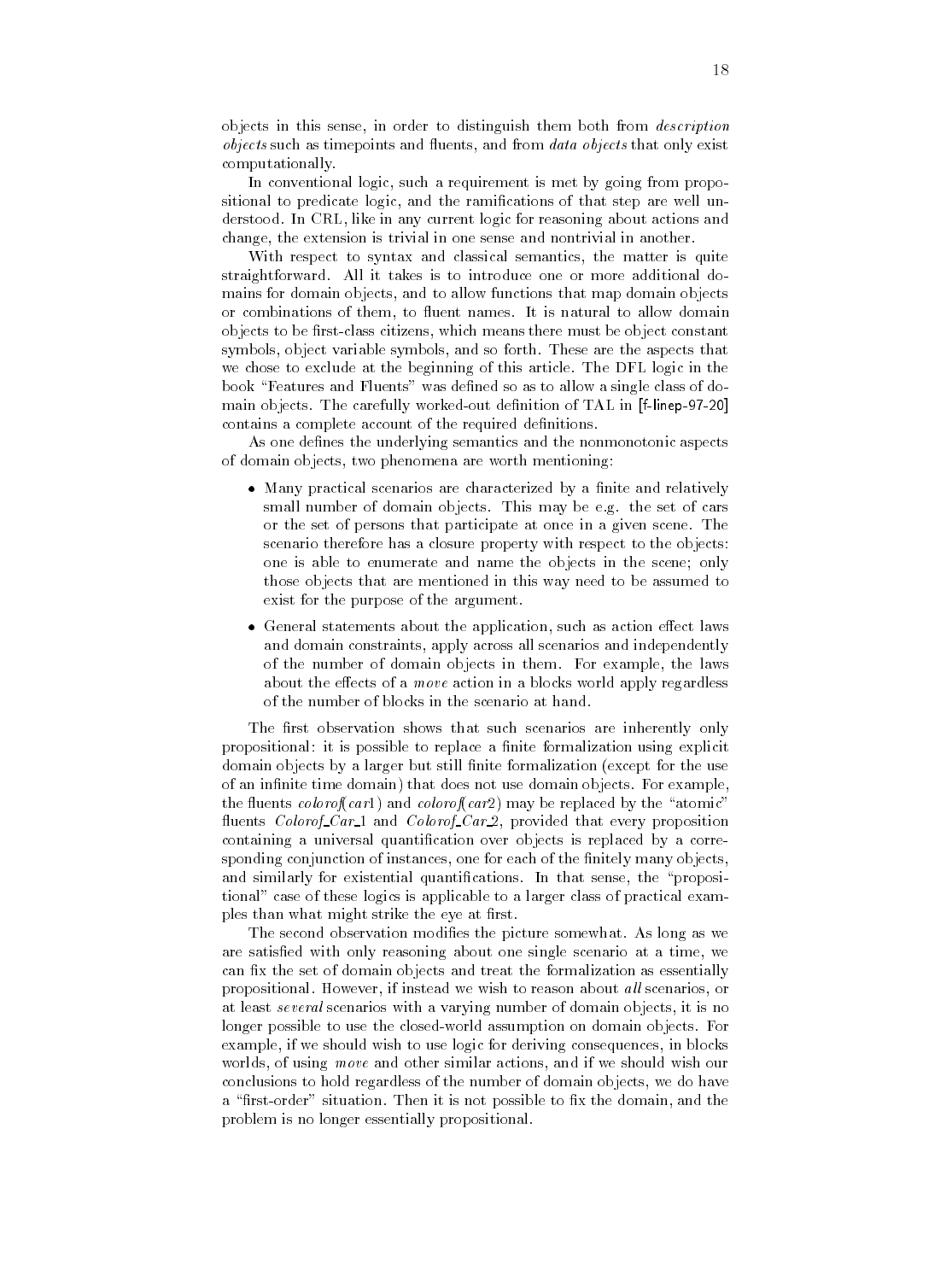#### $\overline{7}$ Summary

Cognitive Robotics Logic -CRL is an extensible logic language for char acterizing actions and change, in particular for use in cognitive robotics. Its development emphasizes the issues of syntax, expressivity, underlying semantics and entailment methods -dened in terms of the semantics De velopment of proof methods is de-emphasized. The salient results from this approach refer to the range of applicability and other related properties of the entailment methods. These results constitute a metatheory of actions and change

CRL is syntactically defined as a base language and a surface language. The base language is characterized by the following aspects

- its three major predicates Holds Occurs and Occurs and Occurs and Occurs and Occurs and Occurs and Occurs an coherence when the language is extended
- its reportoire of categorial functions which is augmented when addi tional expressiveness is required in the language

The surface language provides additional notational convenience and is defined by translation to the base language.

The range of expressivity includes actions with duration, nondeterministic actions actions in hybrid worlds with piecewise continuous uents some forms of ramication and causation imprecise sensors and actuators action failure, and some aspects of goal-directed agent behavior.

Entailment methods are functions that map scenario descriptions to sets of intended models. They are defined using a reportoire of set-theoretic operations on sets of formulas and sets of models including but not restricted to minimizing a set of models with respect to a preference relation

A progression of underlying semantics is defined, beginning with the partial state-transition semantics and its immediate generalization, the trajectory semantics. These underlying semantics are used for the formal analysis of the range of applicability of various entailment methods including both those proposed by the others in this research and those that developed in the course of the present work

## References

 $[b-Sandewa||-94]$ Erik Sandewall. Features and Fluents. The Representation of Knowledge about Dynamical Systems. Oxford University Press, 1994.

 cajcai Patrick Doherty and Pavlos Peppas A comparison between two approaches to ramification: PMON(R) and  $AR_0$ . Proc. Australian Joint Conference on Articial Intelligence -X Yao ed pp !!

r tommy Persson and Lennard States and Lennard States and Lennard States and Lennard States and for a Logic of Continuous Change. Proc. European Conference on Artificial Intelligence is a complete the product of products and produced and products and an analyzed and all the Publishing

cecamient about Action and Change uses and Change uses and Change uses and Change uses and Change uses and Change uses and Change uses and Change uses and Change uses and Change uses and Change uses and Change uses and Cha ing Occlusion. Proc. European Conference on Artificial Intelligence, 1994 -Anthony G Cohn ed pp John Wiley %amp& Sons

cecai Lars Karlsson Joakim Gustafsson and Patrick Doherty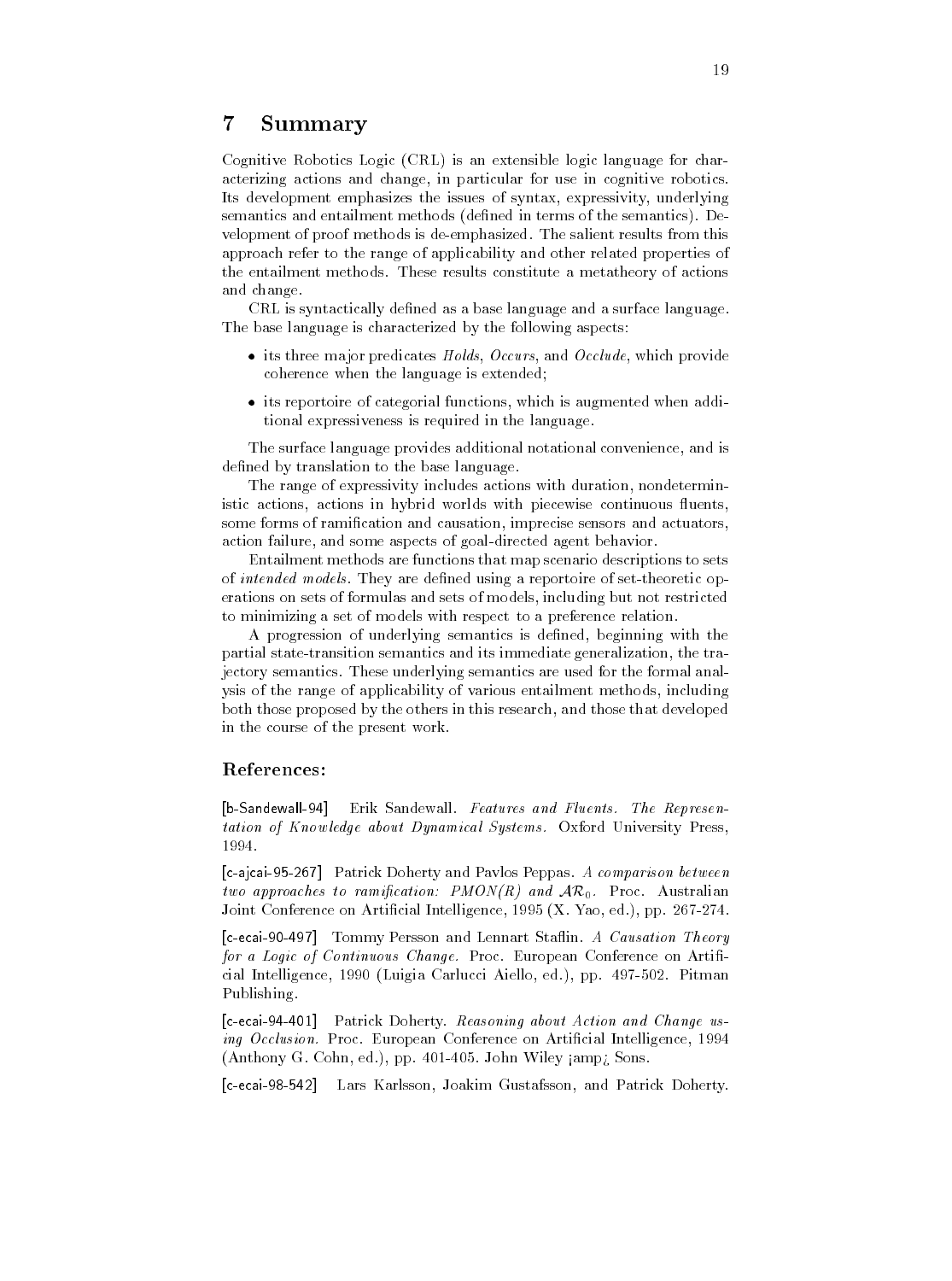Delayed Effects of Actions. Proc. European Conference on Artificial Intelligence, 1998, pp. 542-546. ligence is a positive of the contract of the contract of the contract of the contract of the contract of the c

 cfcs John McCarthy Elaboration tolerance Proc Formalization of Commonsense Reasoning, 1998, pp. 198-216.

 chart Erik Sandewall Relating highlevel and lowlevel action de scriptions in a logic of actions and change. Proc. Hybrid and Real-Time Systems ! -Oded Maler ed pp ! Springer Verlag

cijca i Yoav Shoham Nonmonotonic Logics Meaning and Utility and Utility And Utility And Utility And Utility An Proc. International Joint Conference on Artificial Intelligence, 1987, pp. 388-393. Morgan Kaufmann Publishers, Inc..

 cijcai Erik Sandewall Filter Preferential Entailment for the Logic of Action in Almost Continuous Worlds. Proc. International Joint Conference on Artificial Intelligence, 1989, pp. 894-899. Morgan Kaufmann Publishers, Inc..

 cismisSandewall Erik Sandewall A decision procedure for a theory of actions and plans. Proc. International Symposium on Methodologies for Intelligent Systems, 1989. North-Holland.

 cismis Erik Sandewall Systematic assessment of temporal rea soning methods for use in autonomous agents. Proc. International Symposium on Methodologies for Intelligent Systems, 1993, pp. 558-570. North-

 ckr Erik Sandewall Combining Logic and Dierential Equations for Describing Real-World Systems. Proc. International Conf on Knowledge Representation and Reasoning, 1989, pp. 412-420. Morgan Kaufmann Publishers, Inc..

 ckr Erik Sandewall Assessment of ramication methods that use static domain constraints. Proc. International Conf on Knowledge Representation and Reasoning, 1996, pp. 99-110. Morgan Kaufmann Publishers, Inc

 ckr Erik Sandewall Logic Based Model ling of GoalDirected Be haviou. Proc. International Conf on Knowledge Representation and Reasoning, 1998, pp. 304-315. Morgan Kaufmann Publishers, Inc..

 csssYi ChoongHo Yi Towards the Assessment of Logics for Con current Actions. Proc. Stanford Spring Symposium, 1995. AAAI Press.

 flinep Lars Karlsson and Joakim Gustafsson Reasoning about ac tions in a multi-agent environment. Linkoping University Electronic Press, Series Computer and Information Science, 1997, Nr. 14.

fline patrick Doherty Patrick Doherty PMON a Fluent Logic for Action and Action and Action and Action and Action and Action and Action and Action and Action and Action and Action and Action and Action and Action and Actio *Change: Formal Specification, Version 1.0.* Linköping University Electronic Press, Series Computer and Information Science, 1997, Nr. 20.

 $[f-line p-98-15]$ Patrick Doherty, Joakim Gustafsson, Lars Karlsson, and Jonas Kvarnström. TAL: Temporal Action Logics Language Specification and Tutorial. Linköping University Electronic Press, Series Computer and Information Science, 1998, Nr. 15.

 jaicom Erik Sandewall Towards the validation of highlevel action descriptions from their low-level definitions. AI Communications, vol. 9